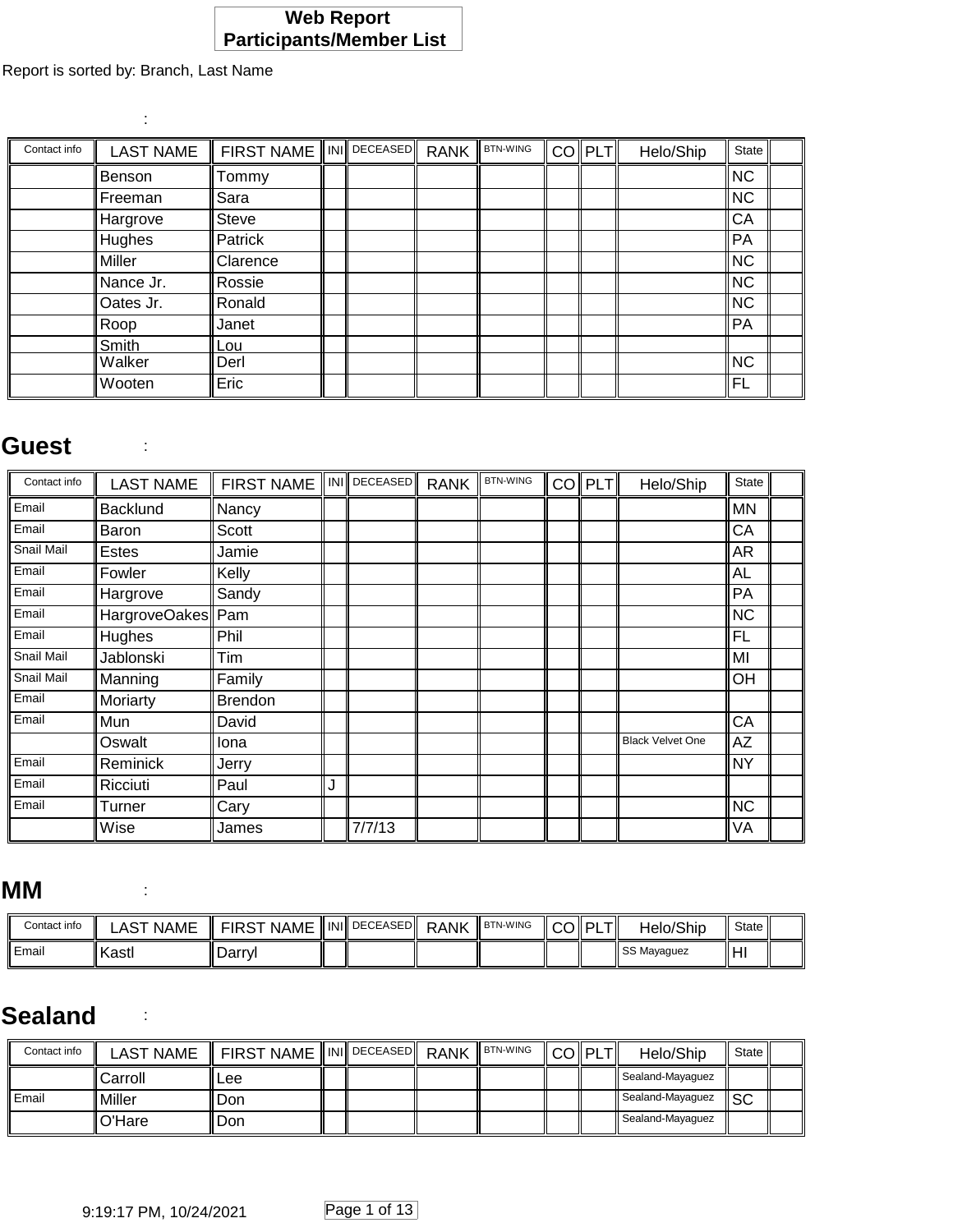# **USAF** :

| Contact info      | <b>LAST NAME</b> | <b>FIRST NAME</b> |                   | INI DECEASED         | <b>RANK</b>              | <b>BTN-WING</b> | CO    | <b>PLT</b> | Helo/Ship        | State                  |  |
|-------------------|------------------|-------------------|-------------------|----------------------|--------------------------|-----------------|-------|------------|------------------|------------------------|--|
|                   | Arrieta          | Eduardo           |                   |                      | A <sub>1</sub> C         |                 |       |            | Knife 23         |                        |  |
|                   | Ash              | Dave              |                   |                      | A <sub>1</sub> C         |                 |       |            | Jolly Green 44   |                        |  |
|                   | Backlund Jr.     | Don               |                   | 1979                 | 1Lt                      |                 |       |            | Jolly Green 11   |                        |  |
|                   | Barschow         | James             |                   |                      | <b>SSgt</b>              |                 |       |            | Knife 23         |                        |  |
| Email             | <b>Bateson</b>   | Tom               |                   |                      | Sgt                      |                 |       |            | Jolly Green 43   |                        |  |
| Email             | <b>Beranek</b>   | Tom               |                   |                      | Sgt                      |                 |       |            | Jolly Green 41   | <b>NM</b>              |  |
|                   | <b>Black</b>     | Jimmy             |                   | $\overline{5}/14/75$ |                          |                 |       |            |                  |                        |  |
| Email             | Blough           | <b>Bob</b>        |                   |                      | 1 <sub>It</sub>          | 40th ARRS       |       |            | Jolly Green 44   | ΤN                     |  |
|                   | Boissonnault     | <b>Bob</b>        |                   |                      | TSgt                     |                 |       |            | Knife 21         |                        |  |
|                   | <b>Bounds</b>    | <b>Bob</b>        |                   |                      | SSgt                     |                 |       |            | Jolly Green 44   | <b>FL</b>              |  |
|                   | <b>Brims</b>     | <b>Dick</b>       |                   | 05/21/86             | 1 <sup>L</sup>           |                 |       |            | Knife 51         |                        |  |
| Email             | <b>Brown</b>     | Charles           | C                 |                      | 1Lt                      |                 |       |            | Jolly Green 13   | CA                     |  |
|                   | <b>Brown</b>     | Mike              |                   |                      | Sgt                      |                 |       |            | Jolly Green 42   | <b>NM</b>              |  |
|                   | Carroll          | Will              |                   | yes                  | 1 <sup>L</sup>           |                 |       |            | Nail 51 OV-10    |                        |  |
|                   | Cash             | Harry             |                   |                      | SSgt                     |                 |       |            | Jolly Green 11   |                        |  |
| Email             | Cole             | Delma             | $\overline{\vee}$ |                      | <b>TSgt</b>              | 315 MAW         |       |            | $C-141$          |                        |  |
|                   | Collums          | Bobby             | G                 | 5/14/75              | Sgt                      |                 | 656TH |            |                  |                        |  |
| Email             | Comer            | Rich              |                   |                      | 2 <sub>Lt</sub>          |                 |       |            | Jolly Green 12pm | <b>FL</b>              |  |
|                   | Cook             |                   |                   |                      | Sgt                      |                 |       |            | Jolly Green 12am |                        |  |
|                   | Cooper           | Ronald            |                   |                      | Sgt                      |                 |       |            | Knife 51         |                        |  |
|                   | Cooper           | Tom               |                   |                      | 1 <sub>Lt</sub>          |                 |       |            | Jolly Green 41   |                        |  |
|                   | Corson           | Al                |                   | 5/24/09              | Major                    |                 |       |            | Knife 31         |                        |  |
|                   | Coyle            | Gerald            | A                 | 5/14/75              | <b>SSgt</b>              |                 | 656TH |            |                  |                        |  |
| Email             | Culbertson       | John              |                   |                      |                          | 56 Cams         |       |            | <b>NKP</b>       | $\overline{SC}$        |  |
| Snail Mail        | Daly             | <b>Bruce</b>      |                   |                      | Sgt                      |                 |       |            | Jolly Green 44   | VA                     |  |
| Snail Mail        | Danielson        | Dennis            | L                 |                      | 2 <sub>Lt</sub>          |                 |       |            | Knife 51         | <b>VA</b>              |  |
| <b>Snail Mail</b> | Daughtry         | John              |                   | 1/1/13               |                          |                 |       |            | Spectre 11-AC130 | $\overline{\text{NC}}$ |  |
| Email             | DeJesus          | Jesse             |                   |                      | SSgt                     |                 |       |            | Jolly Green 12pm | <b>NM</b>              |  |
| Email             | Denham           | John              |                   |                      | LtCol                    | <b>21SOS</b>    |       |            | Knife 21         | <b>WY</b>              |  |
|                   |                  |                   |                   |                      |                          |                 |       |            | Jolly Green 41   |                        |  |
|                   | Donovan          | Jeff              |                   | Yes                  | SSgt                     |                 |       |            | Jolly Green 42   |                        |  |
|                   | Dube             | <b>Bob</b>        |                   |                      | Capt                     |                 |       |            | Knife 52         | $\overline{FL}$        |  |
|                   | Dunbar           | William           |                   |                      | $\overline{\text{TSgt}}$ |                 |       |            | Jolly Green 42   |                        |  |
| Email             | Dunham II        | Lew               |                   |                      | A <sub>1</sub> C         |                 |       |            |                  |                        |  |
|                   | Dwyer            | Thomas            | D                 | 5/14/75<br>2008      | Sgt                      |                 | 656TH |            | Jolly Green 11   |                        |  |
|                   | Eldridge         | John              |                   |                      | MSgt                     |                 |       |            | Jolly Green 41   |                        |  |
| Email             | Ferris<br>Fisk   | John              |                   |                      | A <sub>1</sub> C         |                 |       |            | Knife 51         |                        |  |
|                   | Ford             | Wayne             |                   |                      | <b>TSgt</b>              |                 |       |            |                  | <b>NH</b>              |  |
| Email             | Franklin         | Bob<br>Maynard    |                   | W 5/14/75            | Sgt                      |                 | 656TH |            | <b>Utappo</b>    | FL.                    |  |
| Email             | Freeman          | Woody             |                   |                      | SSgt                     |                 |       |            | Jolly Green 784  | $\overline{FL}$        |  |
|                   | Fritz            | Gerald            |                   | W 5/14/75            | Sgt                      |                 | 656TH |            |                  |                        |  |
|                   | Froehlich        | Lawrence          | E                 | 5/14/75              | 1 <sub>kt</sub>          |                 | 656TH |            |                  |                        |  |
|                   | Froehlich        | Mark              |                   |                      | SSgt                     |                 |       |            | Jolly Green 13   |                        |  |
|                   | Glenn            | Jackie            | D                 | 5/14/75              | <b>TSgt</b>              |                 | 656TH |            |                  |                        |  |
|                   | Gradle           | Bob               |                   |                      | 1 <sub>It</sub>          |                 |       |            | Jolly Green 43   |                        |  |
|                   | Gray             | Dave              |                   |                      | <b>MSgt</b>              |                 |       |            | Jolly Green 12am |                        |  |
|                   | Greer            | Chuck             |                   |                      | 1 <sup>L</sup>           |                 |       |            | Jolly Green 13   |                        |  |
| Email             | Greer            | Dave              |                   |                      | 2 <sub>Lt</sub>          |                 |       |            | Knife 22         | $\overline{MI}$        |  |
|                   | Gross            | Ron               |                   |                      | SSgt                     |                 |       |            | Knife 23         |                        |  |
|                   | Guilmartin       | Dr. Joe           |                   | Yes                  | Major                    |                 |       |            | Jolly Green 784  | OH                     |  |
|                   | Hamlin           | Darrel            |                   | 5/14/75              | Sgt                      |                 | 656TH |            |                  |                        |  |
|                   | Hankamer         | Gregory           |                   | $\sqrt{5/14/75}$     | Sgt                      |                 | 656TH |            |                  |                        |  |
|                   | Harding          | Pete              |                   |                      | TSgt                     |                 |       |            | Jolly Green 43   |                        |  |
| Email             | Harris           | <b>Bruce</b>      | D                 |                      | Ltjg                     | $VF-111$        |       |            | $F-4$            | CA                     |  |

9:19:17 PM, 10/24/2021 Page 2 of 13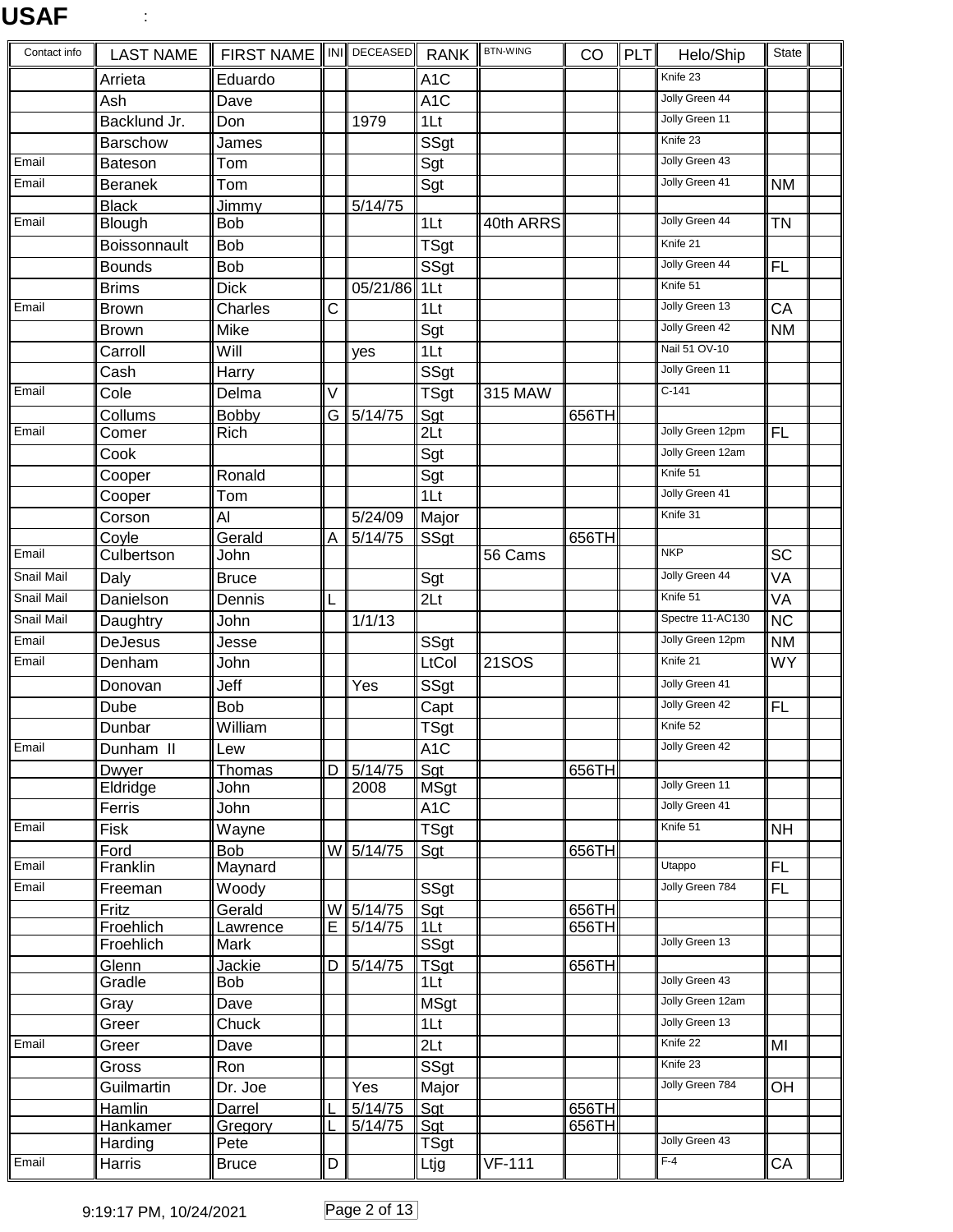# **USAF** :

| Contact info | <b>LAST NAME</b>        | <b>FIRST NAME</b> |                | INI DECEASED     | <b>RANK</b>       | <b>BTN-WING</b> | CO    | <b>PLT</b> | Helo/Ship               | State                  |
|--------------|-------------------------|-------------------|----------------|------------------|-------------------|-----------------|-------|------------|-------------------------|------------------------|
| Email        | Harston                 | Jon -JD-          |                |                  | SSgt              |                 |       |            | Knife 31                | <b>NC</b>              |
|              | Higgs                   | David             | A              | 5/14/75          | Sgt               |                 | 656TH |            |                         |                        |
| Email        | Hoffmaster              | Randy             |                |                  | SSgt              |                 |       |            | Knife 31                | <b>WA</b>              |
|              | Howell                  | Jim               |                |                  | SSgt              |                 |       |            | Jolly Green 44          |                        |
| Email        | Hunter                  | <b>Ric</b>        |                |                  |                   |                 |       |            |                         | <b>NC</b>              |
|              | <b>ILaoa</b>            | Faleagafulu       |                | $\sqrt{5}/14/75$ | Sgt               |                 | 656TH |            | Jolly Green 42          |                        |
|              | Jablonski               | Martin            |                | 4/8/2007         | SSgt              |                 |       |            | Jolly Green 12am        |                        |
|              | Jacobs                  | Paul              |                |                  | Capt              |                 |       |            | Jolly Green 12am        |                        |
|              | Kaiser                  |                   |                |                  | SSgt              |                 |       |            |                         |                        |
| Email        | Kays<br>Keith           | James<br>Dave     | G              | 5/14/75          | Capt<br>1Lt       |                 | 656TH |            | Jolly Green 41          | CO                     |
|              | King                    |                   |                |                  | SSgt              |                 |       |            | Jolly Green 13          |                        |
| Email        | Knippenberg             | Bill              | $\overline{H}$ |                  | $E-5$             | DET6_6APS       |       |            | $C-130$                 | <b>SC</b>              |
| Email        | Koehler                 | <b>Bruce</b>      |                |                  | Sgt               | 6908th ESS      |       |            |                         | $\overline{\text{NC}}$ |
|              |                         |                   |                |                  |                   |                 |       |            | Knife 32                |                        |
|              | Lackey                  | Mike              |                |                  | 1 <sub>It</sub>   |                 |       |            |                         |                        |
| Email        | Lane<br>Lape            | Michael<br>Gary   | D<br>D         | 5/14/75          | Sgt<br>Major      | <b>315 MAW</b>  | 656TH |            | A-7 Aircraft            | AZ                     |
|              |                         | <b>Steve</b>      |                |                  |                   |                 |       |            | Jolly Green 13          |                        |
|              | Lemminn<br>Little       |                   |                |                  | Sgt               |                 |       |            | Jolly Green 41          |                        |
|              | London                  | Dennis            |                | W 5/14/75        | TSgt<br>Sgt       |                 | 656TH |            |                         |                        |
| Email        | Lucas                   | John              |                |                  | 1Lt               |                 |       |            | Knife 23                | <b>FL</b>              |
| Email        | Lundrigan               | Ron               |                |                  | Sgt               |                 |       |            | Jolly Green 13          | CA                     |
|              | Lykens                  | Dave              |                |                  | 2Lt               |                 |       |            | Knife 52                | $\overline{PA}$        |
| Email        | Marx                    | <b>Brad</b>       |                |                  | $\overline{A1C}$  |                 |       |            | Jolly Green 11          | $\overline{H}$         |
| Email        | Mason                   | Hank              |                |                  | 1Lt               |                 |       |            | Jolly Green 44          | FL                     |
|              | Mathias                 | Robert            | P              | 5/14/75          | Sgt               |                 | 656TH |            |                         |                        |
|              | McDowell                | Donald            |                |                  | SSgt              |                 |       |            | Knife 52                |                        |
|              | McKelvey                | William           | $\mathsf{R}$   | 5/14/75          | Sgt               |                 | 656TH |            |                         |                        |
|              | <b>McKiver</b>          |                   |                |                  | A1C               |                 |       |            | Jolly Green 43          |                        |
|              | McMonigle               | Joe               |                | Yes              | LtCol             |                 |       |            | Jolly Green 784         |                        |
|              | McMullen                | George            | E              | 5/14/75          | TSgt              |                 | 656TH |            |                         |                        |
|              | Moore                   | Joseph            |                |                  | SMsgt             |                 |       |            | <b>Boarded Mayaguez</b> |                        |
|              | Morales                 | <b>Nick</b>       |                |                  | SSgt              |                 |       |            | Knife 32                |                        |
|              | Moran                   | Edgar             | $\mathbf C$    | $\frac{15}{14}$  | A1C               |                 | 656TH |            |                         |                        |
| Email        | <b>Nealis</b><br>Nemcik | Tommy<br>John     | R              | 5/14/75          | <u>Sgt</u><br>1Lt | 40th ARRS       | 656TH |            | Pedro                   | <b>OH</b>              |
|              | Nickerson               | Martin            |                |                  |                   |                 |       |            | Jolly Green 12am        |                        |
|              | Ohlemeier               | Terry             |                |                  | Capt<br>Capt      |                 |       |            | Knife 22                | AZ                     |
|              | Olsen                   | Mike              |                | 1988             | TSgt              |                 |       |            | Knife 32                |                        |
| Email        | Pacini                  | Phil              |                |                  | 1Lt               |                 |       |            | Jolly Green 42          | FL                     |
|              | Pack                    | Phillip           |                | 1975             | A <sub>1</sub> C  |                 |       |            | Knife 51                |                        |
|              | Patterson               | Dave              |                |                  | TSgt              |                 |       |            | Jolly Green 12pm        |                        |
| Email        | Paul                    | Norm              |                |                  | Sgt               |                 |       |            | Knife 22                | OH                     |
| Email        | Petitto                 | Wayne             | F              |                  | 1Lt               | 16th SOS        |       |            | Spectre 61-AC130        | VA                     |
|              | Poulsen                 | Karl              |                |                  | 1 <sub>Lt</sub>   |                 |       |            | Knife 21                |                        |
|              | Purser                  | Wayne             |                |                  |                   |                 |       |            | Jolly Green 43          |                        |
| Email        |                         |                   |                |                  | Capt              |                 |       |            | Spectre 11-AC130        | <b>NV</b>              |
|              | Raatz<br>Raber          | Don<br>Paul       |                |                  | 2Lt<br>Sgt        |                 | 656TH |            |                         |                        |
|              | Rakitis                 | <b>Bob</b>        | J              | 5/14/75          | 1Lt               |                 |       |            | Knife 52                |                        |
| Snail Mail   | Rand                    | Ron               |                |                  | 1 <sub>2</sub>    |                 |       |            | Jolly Green 11          | <b>MD</b>              |
|              | Rheinheardt             |                   |                |                  | A <sub>1</sub> C  |                 |       |            | Jolly Green 12pm        |                        |
|              | Riley                   | Lynn              |                |                  | SSgt              | <b>21SOS</b>    |       |            | Knife 51                | IA                     |
|              | Roehrkasse              | <b>Rick</b>       |                |                  | Capt              |                 |       |            | Nail 47 OV-10           |                        |
|              | Ross                    | Robert            |                | W 5/14/75        | Sgt               |                 | 656TH |            |                         |                        |
|              | Rumbaugh                | Woody             |                | 05/15/75 Sgt     |                   |                 |       |            | Knife 21                |                        |

9:19:17 PM, 10/24/2021 Page 3 of 13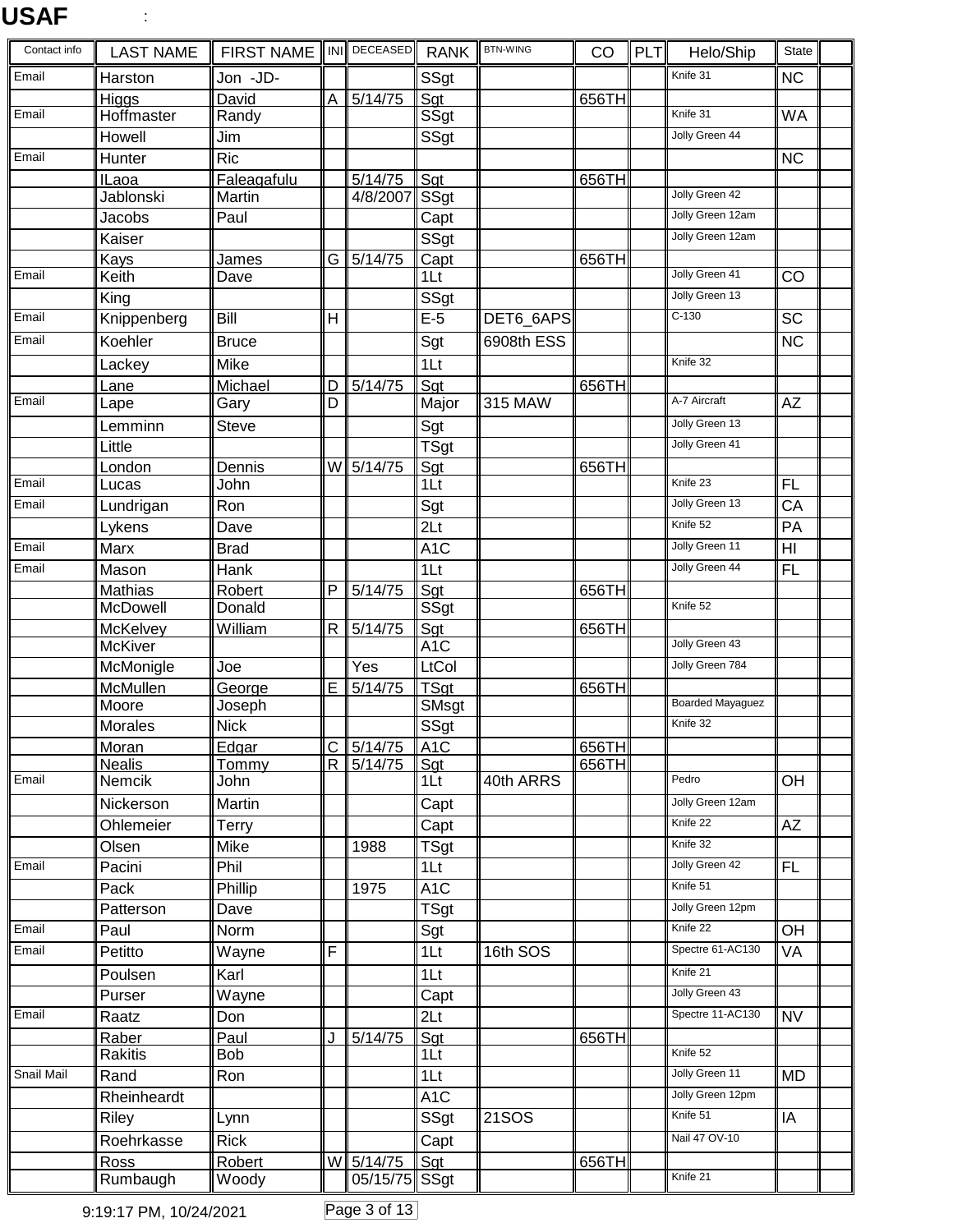# **USAF** :

| Contact info | <b>LAST NAME</b> | <b>FIRST NAME</b> |   | INI DECEASED | <b>RANK</b>     | <b>BTN-WING</b> | CO    | <b>PLT</b> | Helo/Ship               | <b>State</b> |  |
|--------------|------------------|-------------------|---|--------------|-----------------|-----------------|-------|------------|-------------------------|--------------|--|
|              | Schramm          | John              |   |              | 1Lt             |                 |       |            | Knife 23                | MI           |  |
| Email        | Sinica           | John              | F |              | Sgt             | 635th SPS       |       |            |                         | OH           |  |
|              | Stanaland        | Stu               |   |              | SSgt            |                 |       |            | Jolly Green 11          | <b>FL</b>    |  |
|              | Stouch           | Thomas            | R |              | SSgt            | 16th SOS        |       |            | Spectre 61-AC130        | CO           |  |
|              | Straughn Jr      |                   |   |              | <b>TSgt</b>     |                 |       |            | Jolly Green 42          |              |  |
| Email        | <b>Straw</b>     | Robert            |   | Yes          |                 |                 |       |            |                         | <b>MO</b>    |  |
| Email        | Thompson         | Mike              |   |              |                 |                 |       |            |                         |              |  |
| Snail Mail   | Undorf           | <b>Bob</b>        |   |              | Major           |                 |       |            | Nail 68 OV-10           | <b>FL</b>    |  |
| Email        | Vandegeer        | <b>Rich</b>       |   | 5/15/75      | 2 <sub>Lt</sub> |                 |       |            | Knife 31                | MA           |  |
| Email        | Wachs            | Calvin            |   |              | 2Lt             |                 |       |            | Knife 32                |              |  |
|              | Walls            | <b>Barry</b>      |   | Yes          | Capt            |                 |       |            | Jolly Green 12pm        |              |  |
| Email        | Weikel           | Gary              | L |              | 1Lt             |                 |       |            | Jolly Green 11          | <b>FL</b>    |  |
|              | Weldon           | Robert            | P | 5/14/75      | Sgt             |                 | 656TH |            |                         |              |  |
|              | Willingham       | Bill              |   | 2003         | TSgt            |                 |       |            | Jolly Green 43          |              |  |
| Email        | Wilson           | Greg Growth       |   |              | Capt            |                 |       |            | Nail 69 OV-10           | AZ           |  |
|              | Wilson           | Mike              |   |              | SSgt            |                 |       |            | Knife 22                |              |  |
| Email        | Wright           | Alex              |   |              |                 |                 |       |            | A-7 Aircraft            | AZ           |  |
| Email        | Young            | Harold            |   |              | SSgt            |                 |       |            | <b>Boarded Mayaguez</b> | FL           |  |

#### **USCG** :

| Contact info | <b>NAME</b><br>AS | <b>NAME</b><br><b>FIRS</b> | IINII DECEASEDI | <b>RANK</b> | <b>BTN-WING</b> | ⌒⌒<br>UU | DI | Helo/Ship       | State     |  |
|--------------|-------------------|----------------------------|-----------------|-------------|-----------------|----------|----|-----------------|-----------|--|
| l Email      | 'Zack             | Alan                       |                 | <b>CWC</b>  |                 |          |    | USCG C-130 1339 | <b>NV</b> |  |

#### **USMC** :

| Contact info | <b>LAST NAME</b> | <b>FIRST NAME</b> |                         | INI DECEASED | <b>RANK</b> | <b>BTN-WING</b>  | CO                      | <b>PLT</b> | Helo/Ship               | <b>State</b> |  |
|--------------|------------------|-------------------|-------------------------|--------------|-------------|------------------|-------------------------|------------|-------------------------|--------------|--|
| Email        | Ackerman         | Ricky             |                         |              |             |                  | H&S                     |            |                         | <b>WY</b>    |  |
|              | Adriance         | <b>Bruce</b>      |                         |              |             |                  |                         |            |                         |              |  |
| Email        | Akerly           | William           | wl                      |              | LCpl        | 2/9              | G                       |            |                         | <b>AL</b>    |  |
|              | Alexander        | C                 | J                       |              | Pfc         | 1/4              | D                       |            | <b>Boarded Mayaguez</b> |              |  |
|              | Allen            |                   |                         |              | LCpl        | 1/4              | D                       |            | <b>Boarded Mayaquez</b> |              |  |
|              | Anderson Jr.     | Carl              | Ć                       |              | Sgt         | 2/9              | E                       |            |                         |              |  |
| Email        | Apodaca          | Mike              | E                       |              | LCpl        |                  | G                       |            |                         | CA           |  |
|              | Areola Jr.       | Camilo            | R                       |              | LCpl        |                  |                         |            |                         |              |  |
|              | Ashford          | W                 |                         |              | Pfc         | 1/4              | D                       |            | <b>Boarded Mayaguez</b> |              |  |
|              | <b>Atkins</b>    | Robert            | K                       |              | Pfc         |                  | Ē                       |            |                         |              |  |
| Email        | Austin           | Randall           | $\overline{\mathsf{W}}$ |              | LtCol       |                  | <b>H&amp;S</b>          |            |                         | <b>NC</b>    |  |
|              | Baez Jr.         | Gabriel           |                         |              | Pfc         |                  | H&S                     |            |                         |              |  |
| Email        | Bailey           | Allen             | Ē                       |              | Pfc         | $\overline{2/9}$ | G                       | 1          |                         | <b>IMD</b>   |  |
|              | Banez            | M                 | G                       |              | Pfc         | 1/4              | D                       |            | <b>Boarded Mayaguez</b> |              |  |
|              | <b>Banka</b>     | Michael           | F                       |              | LCpl        |                  |                         |            |                         | <b>MS</b>    |  |
| Email        | <b>Barnett</b>   | Larry             |                         |              | LCpl        | 2/9              | G                       | 3          |                         | OH           |  |
| Email        | Barr             | William           | т                       |              | $E-3$       |                  |                         |            | Coral Sea               | <b>NY</b>    |  |
|              | <b>Basler</b>    |                   | A                       |              |             |                  |                         |            |                         |              |  |
|              | Beard Jr         | Jesse             |                         |              | Pfc         | 2/9              | E                       |            |                         | <b>TX</b>    |  |
|              | Bellenfant       | Wendell           | $\overline{\mathsf{w}}$ |              | Pfc         |                  |                         |            |                         |              |  |
|              | <b>Benedett</b>  | Daniel            | Α                       | 5/15/75      | Pfc         |                  | G                       |            |                         |              |  |
|              | Benjamin Jr.     | Jesse             |                         | 2/01/78      | LCpl        | 2/9              | $\overline{\mathsf{G}}$ |            |                         |              |  |
|              | <b>Bennett</b>   | C                 | R                       |              | Pfc         | 1/4              | D                       |            | <b>Boarded Mayaguez</b> |              |  |
| Email        | Berger           | <b>Steve</b>      | A                       |              | <b>LCpl</b> | 3rd Egnrs G      |                         | 1          |                         | <b>FL</b>    |  |

9:19:17 PM, 10/24/2021 Page 4 of 13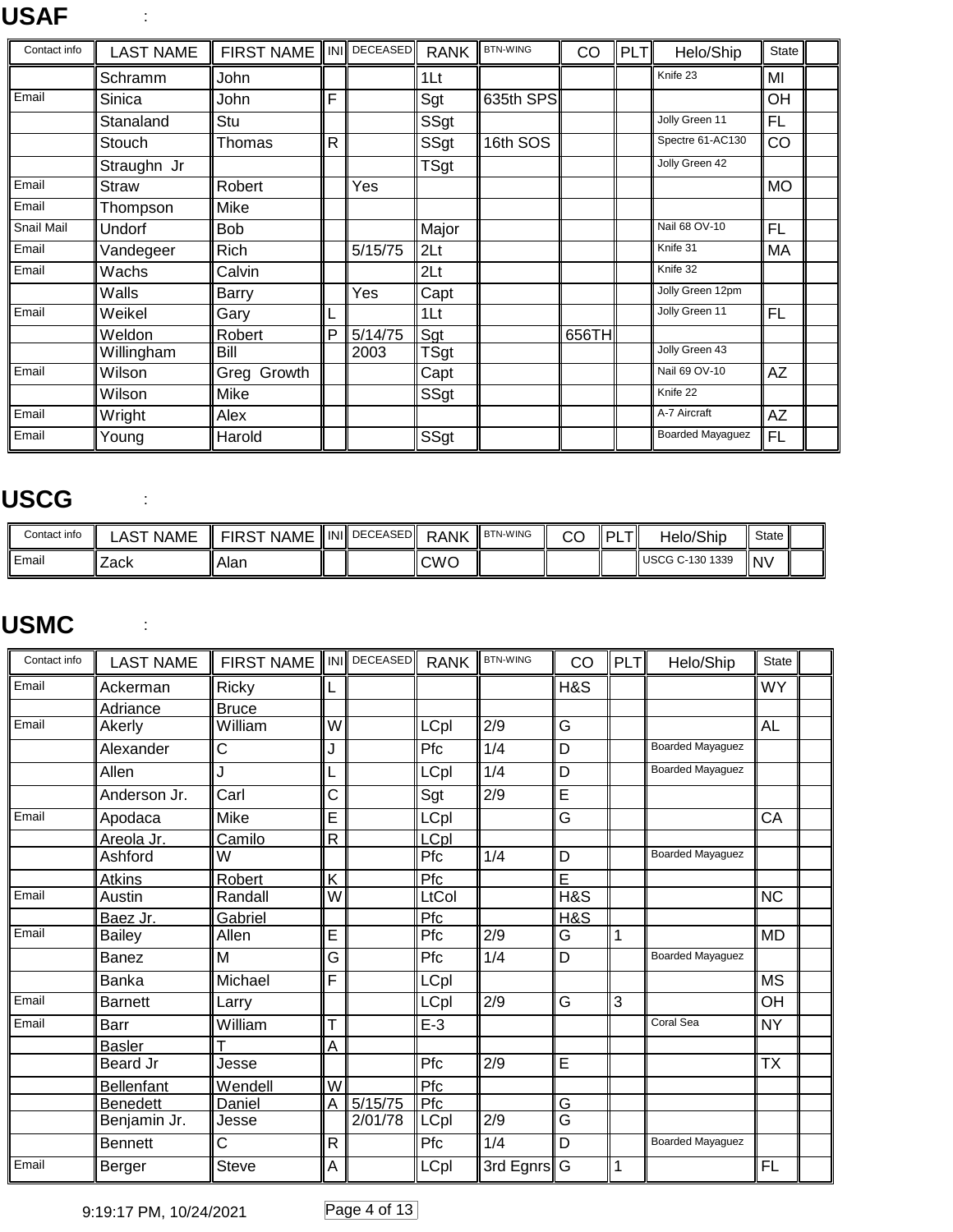| Contact info | <b>LAST NAME</b>               | <b>FIRST NAME</b>       |                                           | INI DECEASED   | <b>RANK</b>     | <b>BTN-WING</b>  | CO                                        | <b>PLT</b>     | Helo/Ship               | State           |
|--------------|--------------------------------|-------------------------|-------------------------------------------|----------------|-----------------|------------------|-------------------------------------------|----------------|-------------------------|-----------------|
|              | <b>Bernal</b>                  | Seferino                |                                           | 8/13/03        | SSgt            |                  | <u>G</u>                                  | 1              |                         |                 |
| Email        | Bidgood                        | Rusty                   | L                                         |                | <b>LCpl</b>     |                  | $\overline{\mathsf{G}}$                   | 1              |                         | OH              |
|              | Biesman                        | Randy                   |                                           |                |                 | 1/4              |                                           |                |                         |                 |
|              | <b>Blessing</b>                | Lynn                    |                                           | 5/15/75        | Pfc             |                  | G                                         |                |                         |                 |
|              | <b>Bohnet</b>                  | R                       | D                                         |                | Pfc             | 1/4              | $\overline{D}$                            |                | <b>Boarded Mayaguez</b> |                 |
| Snail Mail   | <b>Bonner</b>                  | <b>Rick</b>             | J                                         |                | Pfc             |                  | $\overline{\mathsf{E}}$                   |                |                         | PA              |
| Email        | <b>Booker</b>                  | Eric                    | $\overline{G}$                            |                | <b>LCpl</b>     |                  | $\overline{\mathsf{E}}$                   |                |                         | <b>MD</b>       |
| Email        | Borowski                       | Jerry                   | L                                         |                | LCpl            |                  | <b>H&amp;S</b>                            |                |                         | MI              |
|              | Borrmann                       | P                       |                                           |                |                 |                  |                                           |                |                         |                 |
|              | Bourassa Sr.                   | J<br>D                  | $\overline{P}$<br>$\overline{\mathrm{c}}$ |                |                 |                  |                                           |                |                         |                 |
|              | Bowman<br>Boyd                 | Walter                  |                                           | 5/15/75        | Pvt             |                  | $\overline{G}$                            |                |                         |                 |
| Email        | <b>Branson</b>                 | Larry                   | J                                         |                | LCpl            |                  | H&S                                       |                |                         | AZ              |
| Snail Mail   | <b>Brinson</b>                 | Antonio                 |                                           |                | Pfc             | $\overline{2/9}$ | $\overline{\mathsf{G}}$                   | $\overline{3}$ |                         | FL              |
| Email        | <b>Brooks</b>                  | <b>Terry</b>            | L                                         |                |                 |                  | E                                         | 3              |                         | <b>WA</b>       |
| Snail Mail   | <b>Brown</b>                   | Patrick                 | $\circ$                                   |                | Pfc             |                  | G                                         | 3              |                         | <b>TX</b>       |
|              | <b>Bruner</b>                  | Larry                   | $\overline{W}$                            |                | <b>LCpl</b>     |                  | $\overline{\mathsf{G}}$                   |                |                         | MT              |
| Snail Mail   | <b>Buchan</b>                  | Gordon                  | $\mathsf{R}$                              |                |                 |                  | <b>H&amp;S</b>                            |                |                         | PA              |
|              |                                | D                       | D                                         |                |                 |                  |                                           |                |                         |                 |
|              | Burgosguzman<br><b>Burnett</b> | F                       |                                           |                | SSgt            |                  |                                           |                |                         |                 |
|              | <b>Busch</b>                   | M                       | P                                         |                |                 |                  |                                           |                |                         |                 |
| Email        | <b>Bussiere</b>                | Paul                    |                                           |                | Pfc             |                  | $\overline{E}$                            | $\overline{3}$ |                         | <b>NH</b>       |
|              | Campbell                       | Roy                     | C                                         |                | Pfc             |                  | $\overline{\mathsf{G}}$                   |                |                         | <b>TX</b>       |
| Email        | Campbell                       | Terry                   | W                                         |                | Cpl             |                  | H&S                                       |                |                         | <b>MO</b>       |
|              | Carrasco                       | Daniel                  | M                                         |                | Pfc             |                  |                                           |                |                         |                 |
|              | Carter                         | J                       | E                                         |                | Pvt             | 2/9              | G                                         |                |                         |                 |
|              | Carter                         |                         |                                           |                |                 |                  |                                           |                |                         |                 |
| Email        | Cassidy                        | <b>Barry</b>            | L                                         |                | Capt            |                  | <b>H&amp;S</b>                            |                |                         | $\overline{AZ}$ |
|              | Cavanaugh                      | D                       | L                                         |                | Pfc             | 1/4              | D                                         |                | <b>Boarded Mayaguez</b> |                 |
|              | Cegla                          | R                       | S                                         |                |                 |                  | E                                         |                |                         |                 |
| Snail Mail   | Chief                          | Kee                     | Y                                         | $\overline{Y}$ | Cpl             | 2/9              | $\overline{G}$                            |                |                         | <b>AZ</b>       |
| Email        | Cicere                         | Michael                 | $\overline{A}$                            |                | 2 <sub>Lt</sub> |                  | G                                         | $\overline{3}$ |                         | VA              |
|              | Civitarese Jr                  | $\vee$                  | D                                         |                |                 |                  |                                           |                |                         |                 |
| Email        | Clardy                         | Thomas                  | $\overline{A}$                            |                | Pfc             |                  | $\overline{G}$                            |                |                         | AL              |
| Email        | Clark                          | Dale                    | 'Ĺ                                        |                |                 |                  | $\overline{\mathsf{G}}$                   |                |                         | <b>WA</b>       |
|              | Clark                          | L                       | Τ                                         |                | Pfc             | $\overline{1/4}$ | $\overline{D}$                            |                | <b>Boarded Mayaguez</b> |                 |
|              | Coddaire Jr.                   | W                       | H                                         |                |                 |                  | $\overline{E}$                            |                |                         |                 |
|              | Coker                          | $\overline{\text{c}}$   | $\overline{R}$                            |                | Cpl             | 1/4              | $\overline{D}$                            |                | <b>Boarded Mayaguez</b> |                 |
| Email        | Cole Jr.                       | Rob                     | $\mathbf S$                               |                | Pfc             |                  | G                                         |                |                         | MI              |
|              | Coleman J E                    |                         |                                           |                | Pfc             |                  | $\overline{G}$                            |                |                         |                 |
| Email        | Conner                         | Benjamin                | W                                         |                | <b>LCpl</b>     |                  | <b>H&amp;S</b>                            |                |                         | IN              |
|              | Conrad                         | F                       | J                                         |                |                 |                  |                                           |                |                         |                 |
|              | Conway                         | $\overline{\mathsf{w}}$ |                                           |                | Pfc             | 1/4              | D                                         |                | <b>Boarded Mayaguez</b> |                 |
|              | Cool                           | $\overline{\mathsf{R}}$ | J                                         |                |                 |                  | $\overline{E}$<br>$\overline{\mathsf{G}}$ |                |                         |                 |
|              | Cooper                         | <b>Mike</b>             | $\overline{s}$                            | 4/18/19        | Pfc             | $\overline{2/9}$ |                                           |                |                         |                 |
|              | Copenhaver<br>Cordero          | <b>Gregory</b>          | S                                         | 05/15/75 LCpl  |                 |                  | G                                         |                |                         |                 |
|              | Cornelius                      | A<br>M                  | G                                         |                |                 |                  |                                           |                |                         |                 |
|              | Cornell                        | D                       | $\overline{\mathsf{R}}$                   |                | Pfc             | 1/4              | $\overline{D}$                            |                | <b>Boarded Mayaguez</b> |                 |
|              | Costello                       | D                       | $\overline{\mathsf{F}}$                   |                | LCpl            | 1/4              | D                                         |                | <b>Boarded Mayaguez</b> |                 |
|              | Courtney                       | <b>Billy</b>            | M                                         | 09/1983        | Pfc             |                  | $\overline{G}$                            |                |                         |                 |
|              | Courtney                       | Κ                       | E                                         |                |                 |                  | H&S                                       |                |                         |                 |
|              | Crews                          | L                       | $\overline{\text{c}}$                     |                | Pfc             | 1/4              | D                                         |                | Boarded Mayaguez        |                 |
| Snail Mail   | Crisp                          | <b>Barry</b>            | D                                         |                | Pfc             | 2/9              | G                                         | $\overline{3}$ |                         | ID              |
| Email        | Crothers                       | <b>Brian</b>            | J                                         | 07/12/02 Pfc   |                 |                  | $\overline{G}$                            | $\mathbf{1}$   |                         |                 |
|              | Dammarell                      | M                       | M                                         |                |                 |                  | $\overline{\mathsf{E}}$                   |                |                         |                 |
|              |                                |                         |                                           |                |                 |                  |                                           |                |                         |                 |

9:19:17 PM, 10/24/2021 Page 5 of 13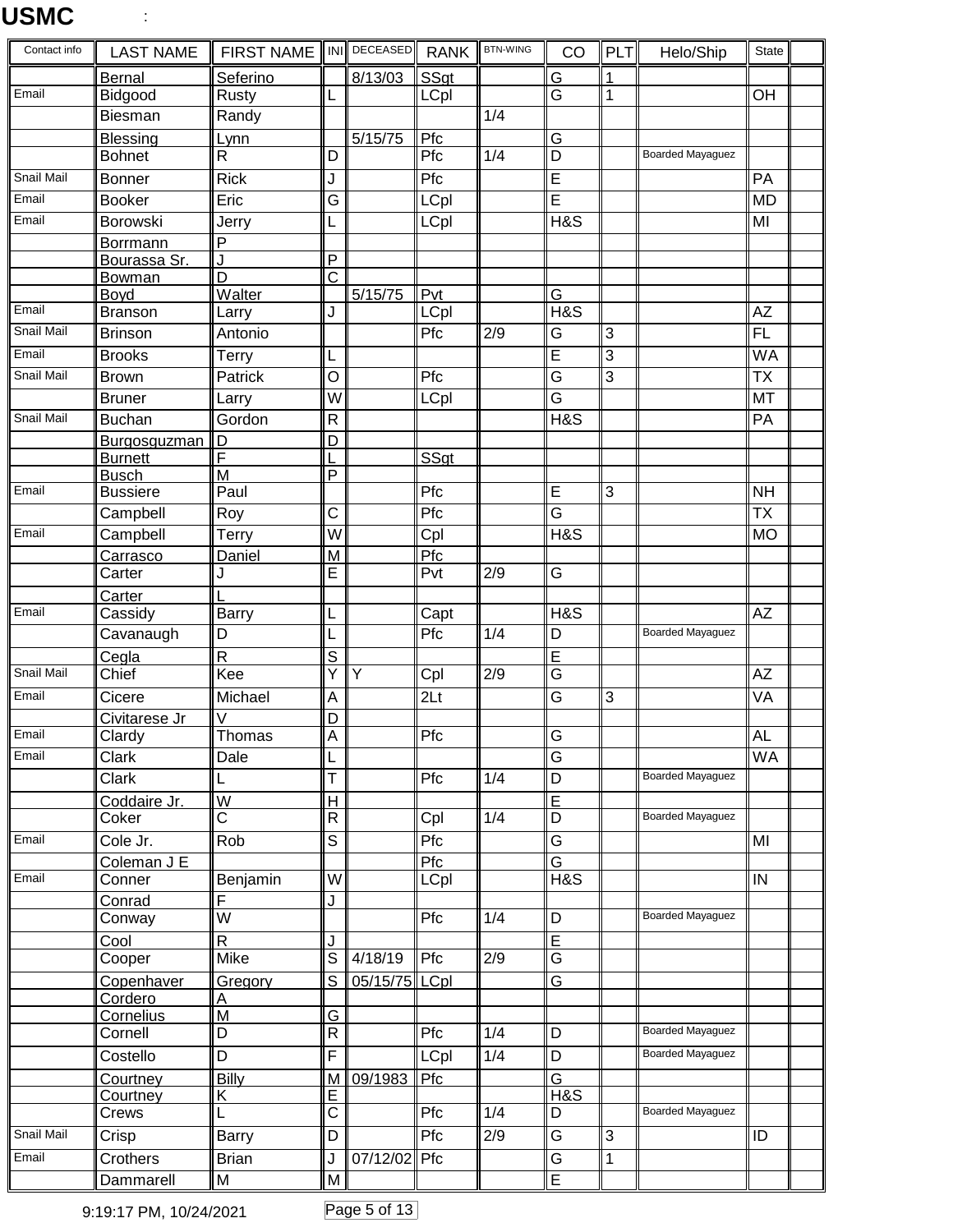| Contact info      | <b>LAST NAME</b>       | <b>FIRST NAME</b>          | INI                     | DECEASED      | <b>RANK</b>     | <b>BTN-WING</b>  | CO                           | PLT                     | Helo/Ship               | <b>State</b>            |  |
|-------------------|------------------------|----------------------------|-------------------------|---------------|-----------------|------------------|------------------------------|-------------------------|-------------------------|-------------------------|--|
| Email             | Darden                 | Dan                        | С                       | Yes           | SSgt            |                  | H&S                          |                         |                         | FL                      |  |
|                   | Davis                  | D                          | $\overline{\mathsf{R}}$ |               | SSgt            |                  | H&S                          |                         |                         |                         |  |
|                   | Davis                  | James                      | H                       | 2/9/12        | Capt            |                  | G                            |                         |                         |                         |  |
|                   | Davis<br>Davis Jr.     | Paul<br>James (Walt)       | D<br>W                  |               | 2 <sub>Lt</sub> |                  | E<br>$\overline{E}$          | 1                       |                         | VA                      |  |
| Email             | De Los Santos          | Jesse                      |                         |               | LCpl            |                  | G                            |                         |                         | <b>TX</b>               |  |
|                   | Deckard                | Kenneth                    | E                       |               | Pfc             |                  |                              |                         |                         |                         |  |
|                   | Dempsey                | Michael                    | J                       |               | LCpl            |                  | $\overline{\mathsf{G}}$      |                         |                         | <b>OR</b>               |  |
| Email             | Dennis                 | Keith                      |                         |               |                 |                  | <b>H&amp;S</b>               |                         |                         | $\overline{FL}$         |  |
|                   | Dennis                 | Ronald                     | J                       |               | LCpl            |                  | G                            |                         |                         | $\overline{CO}$         |  |
| Email             | Deshane                | Louis                      |                         |               | Pfc             | $\overline{2/9}$ | $\overline{\mathsf{G}}$      | 3                       |                         | IL                      |  |
| <b>Snail Mail</b> | <b>Dick</b>            | <b>Mark</b>                | $\overline{\mathsf{G}}$ |               | Pfc             | $\overline{2/9}$ | $\overline{G}$               | 1                       |                         | $\overline{CA}$         |  |
| Email             | Dochniak               | <b>Bob</b>                 | D                       | 07/29/14      | Pfc             | 2/9              | G                            | 3                       |                         | <b>MN</b>               |  |
| Snail Mail        | <b>Duke</b>            | Tex                        |                         | $8 - 10 - 21$ |                 |                  | $\overline{\mathsf{G}}$      | 3                       |                         | <b>TN</b>               |  |
| Email             |                        |                            | E                       |               | Cpl             |                  | $\overline{\mathsf{E}}$      |                         |                         |                         |  |
| Snail Mail        | Duncan                 | Mark                       | S                       | 1/10/21       | Cpl             |                  | $H\&S$                       |                         |                         | <b>OR</b>               |  |
|                   | Dunscombe              | Melton                     | D                       |               | Pfc             |                  |                              |                         |                         | <b>MO</b>               |  |
|                   | Dye<br>Elliott         | Randle (Dan)<br>Α          | K                       |               |                 |                  |                              |                         |                         |                         |  |
|                   | Eustis                 | Michael                    | $\overline{s}$          |               | 1 <sub>l</sub>  |                  |                              |                         |                         |                         |  |
| Email             | Feltner                | Jon                        | P                       |               | Capt            | 1/4              | D                            |                         | <b>Boarded Mayaguez</b> | MA                      |  |
| Email             | Flannigan              | Patrick                    | M                       |               | Pfc             |                  | $\overline{G}$               |                         |                         | <b>ND</b>               |  |
|                   | Flores                 | J                          |                         |               | 2 <sub>Lt</sub> | $\overline{1/4}$ | $\overline{D}$               |                         | <b>Boarded Mayaguez</b> |                         |  |
|                   | Fonoti                 | F                          | T                       |               | Pfc             | 1/4              | D                            |                         | <b>Boarded Mayaguez</b> |                         |  |
| Email             | Fowler                 | David                      | L                       | Feb 2018 LCpl |                 |                  | $\overline{\mathsf{G}}$      | 1                       |                         | AL                      |  |
| Snail Mail        | Francis                | Richard                    | J                       |               | Pfc             |                  | $\overline{\mathsf{E}}$      | $\overline{\mathsf{w}}$ |                         | MI                      |  |
| Snail Mail        | Frazee                 | <b>Rick</b>                | Α                       |               | Pfc             | 2/9              | G                            |                         |                         |                         |  |
|                   | Freer                  | H                          | $\mathsf{R}$            |               | LCpl            | 1/4              | D                            |                         | <b>Boarded Mayaguez</b> |                         |  |
| Snail Mail        | Fry                    | Kenneth                    | J                       |               | LCpl            |                  | G                            |                         |                         | MI                      |  |
|                   | Fuller                 | B                          |                         |               | Pfc             | $\overline{2/9}$ | $\overline{\mathsf{G}}$      |                         |                         |                         |  |
| Snail Mail        |                        |                            |                         |               | 1SGT            |                  | $\overline{\mathsf{G}}$      |                         |                         | PA                      |  |
| Email             | Funk                   | Larry                      | L                       |               |                 |                  |                              |                         |                         |                         |  |
|                   | Gaddes                 | Mike                       | E<br>${\sf R}$          |               | Pfc<br>Pfc      | 2/9              | G<br>Ē                       |                         |                         | TN                      |  |
|                   | Gallagher              |                            |                         |               |                 |                  |                              |                         |                         |                         |  |
| Email             | Gallegos               | Richard                    |                         |               | Pfc             | 2/9              | E                            |                         |                         | <b>NM</b>               |  |
|                   | Galloway<br>Gamble     | A<br>$\overline{\text{c}}$ | W<br>B                  |               |                 |                  | E<br>$\overline{\mathsf{E}}$ |                         |                         |                         |  |
|                   | Garcia                 | Andres                     |                         | 5/15/75       | <b>LCpl</b>     |                  | H&S                          |                         |                         |                         |  |
| Snail Mail        | Garcia                 | Richard                    | A                       |               | LCpl            | 2/9              | G                            |                         |                         | <b>TX</b>               |  |
| Snail Mail        | Gardner                | Allen                      | $\mathsf{R}$            |               | <b>LCpl</b>     |                  | $\overline{\mathsf{G}}$      | 1                       |                         | $\overline{\mathsf{W}}$ |  |
|                   | Garrett                | Mark                       | E                       |               | Pvt             | 2/9              | $\overline{\mathsf{G}}$      |                         |                         |                         |  |
| <b>Snail Mail</b> | Gaston                 | Michael                    | A                       |               | LCpl            |                  | $\overline{G}$               |                         |                         | GA                      |  |
| Email             | Gately                 | Rodney                     | H                       |               | Pfc             |                  | G                            | $\overline{2}$          |                         |                         |  |
|                   | Geesman                | E                          | Ġ                       |               |                 |                  |                              |                         |                         |                         |  |
| Email             | Gettelfinger           | Jerry                      |                         |               | <b>LCpl</b>     |                  | H&S                          |                         |                         | IN                      |  |
|                   | Gibbs                  | Dave                       | $\mathsf R$             |               | Pfc             | 2/9              | G                            |                         |                         |                         |  |
|                   | Gienger                | Thomas                     | F                       | 12/26/11      | <b>LCpl</b>     |                  | $\overline{E}$               | W                       |                         |                         |  |
|                   | Gieselbreth            | Charles                    | Α                       |               | LCpl            | 2/9              | $\overline{G}$               |                         |                         |                         |  |
|                   | Gilbert                | $\overline{P}$             | E                       |               |                 |                  |                              |                         |                         |                         |  |
|                   | Gilley Jr.             | F                          |                         |               |                 |                  |                              |                         | <b>Boarded Mayaguez</b> |                         |  |
|                   | Givens                 | J                          | L                       |               | Pfc             | 1/4              | D                            |                         |                         |                         |  |
| Email             | Gobiel                 | Robert                     | $\overline{M}$          |               | LCpl            |                  | <b>H&amp;S</b>               | $\overline{\mathsf{W}}$ |                         |                         |  |
| Snail Mail        | Gomez<br>Goodpaster Jr | A<br>Wilburn               | J                       |               | LCpl            |                  | E<br><b>H&amp;S</b>          |                         |                         | IN                      |  |
| Snail Mail        | Graichen               | Joseph                     | E                       | 2015          | Pfc             |                  | E                            |                         |                         | R <sub>l</sub>          |  |
| Email             | Green                  | Kenneth                    | E                       |               | Pfc             |                  | $\overline{\mathsf{G}}$      | 3                       |                         | OK                      |  |
|                   |                        |                            |                         |               |                 |                  |                              |                         |                         |                         |  |

9:19:17 PM, 10/24/2021 Page 6 of 13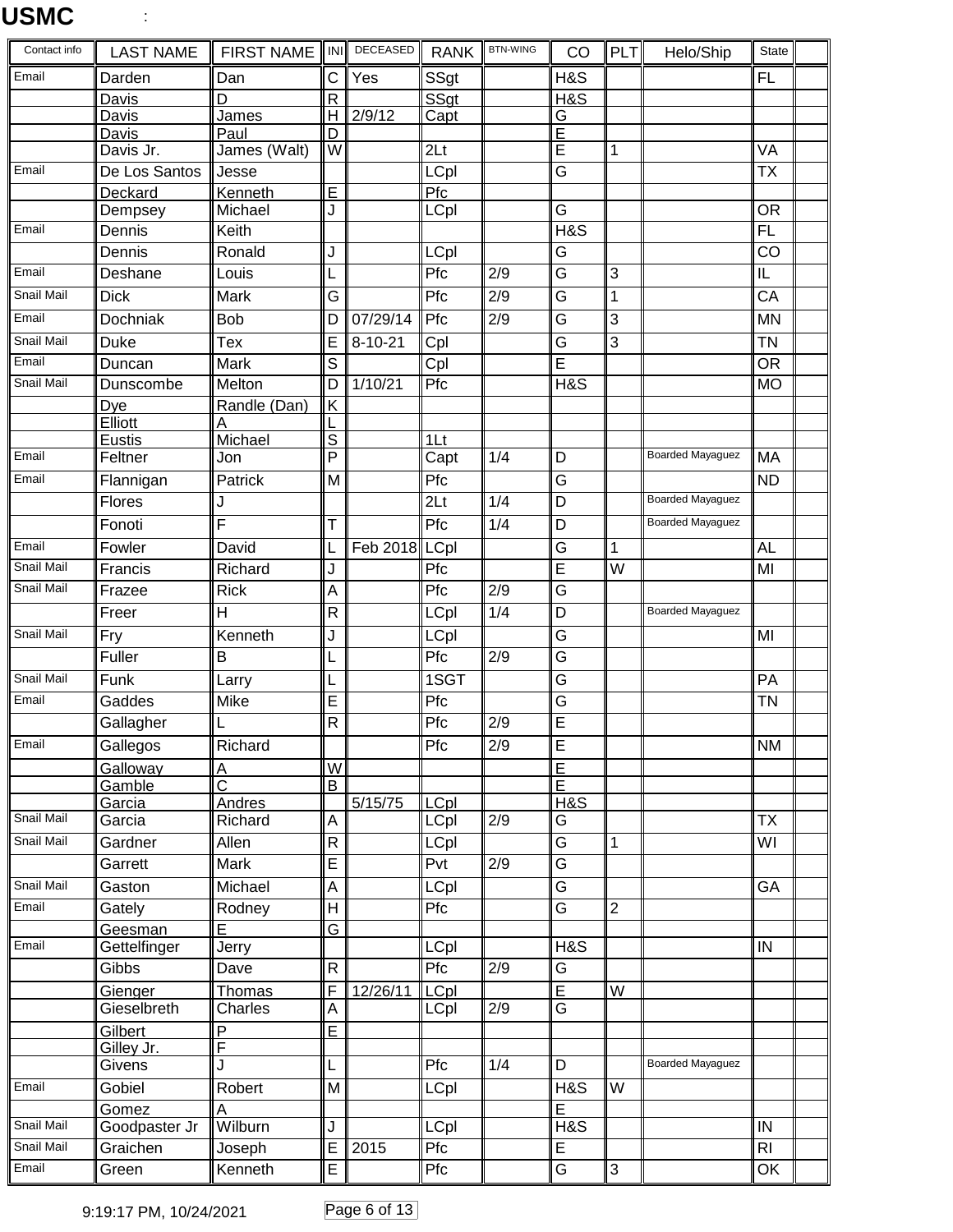| Contact info | <b>LAST NAME</b>            | <b>FIRST NAME</b>       | <b>INI</b>              | DECEASED       | <b>RANK</b>     | <b>BTN-WING</b>  | CO                           | PLT            | Helo/Ship               | State                    |  |
|--------------|-----------------------------|-------------------------|-------------------------|----------------|-----------------|------------------|------------------------------|----------------|-------------------------|--------------------------|--|
| Email        | Gregory                     | James                   |                         |                | Sgt             | 2/9              | H&S                          |                |                         | <b>SC</b>                |  |
|              | Griffen                     | D                       | J                       |                |                 |                  |                              |                |                         |                          |  |
|              | Gutierrez                   | M                       | R                       | 4/19/09        | Pfc             |                  | G                            |                |                         |                          |  |
|              | Gutierrez<br>Hagen          | <b>Steve</b><br>С       | R<br>Е                  | 10/4/21        | SSgt            | 1/4              | D                            |                | <b>Boarded Mayaguez</b> |                          |  |
| Snail Mail   |                             | Gordon                  | O                       |                | Pfc             | 2/9              | G                            | 1              |                         | KY                       |  |
| Email        | Hagen                       |                         | H                       |                |                 | $\overline{2/9}$ |                              |                |                         |                          |  |
|              | Hale                        | Clark                   |                         |                | SSgt            |                  | E                            |                |                         | OK                       |  |
|              | Hall<br>Hann                | Gary<br>H               | S                       | <b>KIA BNR</b> | Pfc             |                  | Ē                            |                |                         |                          |  |
| Email        | Hanson                      | Serge                   | $\mathsf{R}$            |                | Pfc             | $\overline{2/9}$ | E                            |                |                         | AZ                       |  |
|              | Hargrove                    | Joseph                  | N                       | KIA BNR LCpl   |                 |                  | Ē                            |                |                         |                          |  |
|              | Harms                       | <b>Dirk</b>             |                         |                |                 |                  | F                            |                |                         |                          |  |
|              | Harris                      |                         | C                       |                | LCpl            | 1/4              | D                            |                | <b>Boarded Mayaguez</b> |                          |  |
| Email        | Harry                       | Bernard (Lee            | L                       |                | Pfc             |                  | <b>H&amp;S</b>               |                |                         | <b>FL</b>                |  |
|              | Hase Jr                     | H                       | G                       |                | Pfc             | 1/4              | D                            |                | <b>Boarded Mayaguez</b> |                          |  |
| Snail Mail   | Haun                        | Steven                  | $\overline{\mathsf{G}}$ |                | Pvt             | $\overline{2/9}$ | Ē                            |                |                         | <b>TN</b>                |  |
|              | Heald                       | H                       | S                       |                | Sgt             | 2/9              | H&S                          |                |                         |                          |  |
|              | Hegenbarth                  | J                       | Α                       |                | Pfc             | $\overline{1/4}$ | D                            |                | <b>Boarded Mayaguez</b> |                          |  |
|              | Helland                     | $\overline{R}$          | Α                       |                |                 |                  |                              |                |                         |                          |  |
| Snail Mail   | Henderson                   | Clifford                | G                       |                | LCpl            |                  | G                            | $\overline{2}$ |                         | IA                       |  |
|              | Hendricks                   | Ć                       | R                       |                |                 |                  | Ē                            |                |                         |                          |  |
| Email        | <b>Hendricks</b>            | John                    | B                       |                | Major           |                  | H&S                          |                |                         | <b>TX</b>                |  |
|              | Hendrickson                 | $\mathsf{R}$            | Α                       |                | Pfc             | 1/4              | D                            |                | <b>Boarded Mayaguez</b> |                          |  |
|              | Hendrix                     | Billy                   | E                       |                | Pfc             |                  | G                            |                |                         | OK                       |  |
| Snail Mail   | Hennen                      | Mike                    | D                       |                | Pfc             | 2/9              | $\overline{\mathsf{G}}$      | 3              |                         | <b>TN</b>                |  |
|              | Henry                       | $\mathsf S$             | B                       |                |                 |                  |                              |                |                         |                          |  |
|              | Herald                      | H                       | S                       |                |                 |                  |                              |                |                         |                          |  |
|              | Hernandez                   | Armando<br>M            |                         | Υ              |                 |                  | E                            |                |                         | OH                       |  |
|              | Hernandez<br>Hernandez      | Sam                     | D                       |                | Pfc             | 1/4              | D                            |                | <b>Boarded Mayaguez</b> | <b>TX</b>                |  |
| Email        | Herrera                     | Gabe                    | J                       |                | LCpl            |                  | $\overline{\mathsf{G}}$      | W              |                         | <b>NM</b>                |  |
| Email        | Heryford                    | Al                      |                         |                | LCpl            | 2/9              | H&S                          |                | Utappo                  | WA                       |  |
| Snail Mail   | <b>Hicks</b>                | Peter                   | $\mathbf{I}$            |                | LCpl            |                  | G                            |                |                         | TX                       |  |
| Email        | Higgins                     | <b>Rick</b>             |                         |                | LCpl            |                  | H&S                          |                |                         | $\overline{\mathsf{TX}}$ |  |
| Email        | Hoffman                     | Dan                     | J                       |                | 2 <sub>Lt</sub> |                  | G                            | W              |                         | <b>SC</b>                |  |
|              | Holder                      | John                    | L                       |                | Pfc             |                  | Ġ                            |                |                         | <b>AZ</b>                |  |
|              | Hopkins                     | Alvin                   |                         |                | <b>LCpl</b>     |                  | $\overline{\mathsf{G}}$      |                |                         | <b>MN</b>                |  |
|              | Horn                        | Κ                       | E                       |                |                 |                  |                              |                |                         |                          |  |
|              | Hovesepain                  | B                       |                         |                |                 |                  | <b>H&amp;S</b>               |                |                         |                          |  |
|              | Hoyles                      | Gary                    | L                       |                | Sgt             |                  | G                            |                |                         | CA                       |  |
|              | <b>Hudson</b>               | A                       | $\overline{\text{c}}$   |                |                 |                  |                              |                |                         |                          |  |
| Snail Mail   | <b>Hughes</b><br>Hughes III | Ronnie<br>Walter        |                         | 11/16/84       | Cpl<br>LCpl     |                  | G<br>$\overline{\mathsf{G}}$ | $\overline{2}$ |                         | IL                       |  |
| Email        | Hurtado                     |                         | M                       |                | Pfc             |                  | <b>H&amp;S</b>               |                |                         | $\overline{CO}$          |  |
| Email        | Hyatt                       | Ivan<br>Kerry           |                         |                | LCpl            |                  | G                            |                |                         | <b>MO</b>                |  |
|              | Jackson                     | Н                       | L<br>L                  |                |                 |                  |                              |                |                         |                          |  |
|              | Jackson                     | H                       | M                       |                | Pfc             | 1/4              | D                            |                | <b>Boarded Mayaguez</b> |                          |  |
|              | Jackson                     | Jeremiah                |                         |                | Pfc             |                  | $\overline{\mathsf{G}}$      |                |                         |                          |  |
|              | Jacobs                      | P                       | L                       |                | Pfc             | 1/4              | D                            |                | <b>Boarded Mayaguez</b> |                          |  |
|              | Jacobs                      | $\overline{\mathsf{v}}$ |                         |                |                 |                  |                              |                |                         |                          |  |
|              | Jacques                     | James                   | J                       | 5/15/75        | Pfc             |                  | $\overline{\mathsf{G}}$      |                |                         |                          |  |
|              | Johnson                     | E                       | D                       |                |                 |                  |                              |                |                         |                          |  |
|              | <b>Johnson</b><br>Johnson   | Floyd                   | D<br>M                  |                | Pfc<br>Pfc      |                  | G                            |                |                         | <b>MO</b>                |  |
|              | Jones                       | Larry<br>$\mathsf{R}$   | B                       |                | Pfc             | 1/4              | $\overline{D}$               |                | <b>Boarded Mayaguez</b> |                          |  |
|              |                             |                         |                         |                |                 |                  |                              |                |                         |                          |  |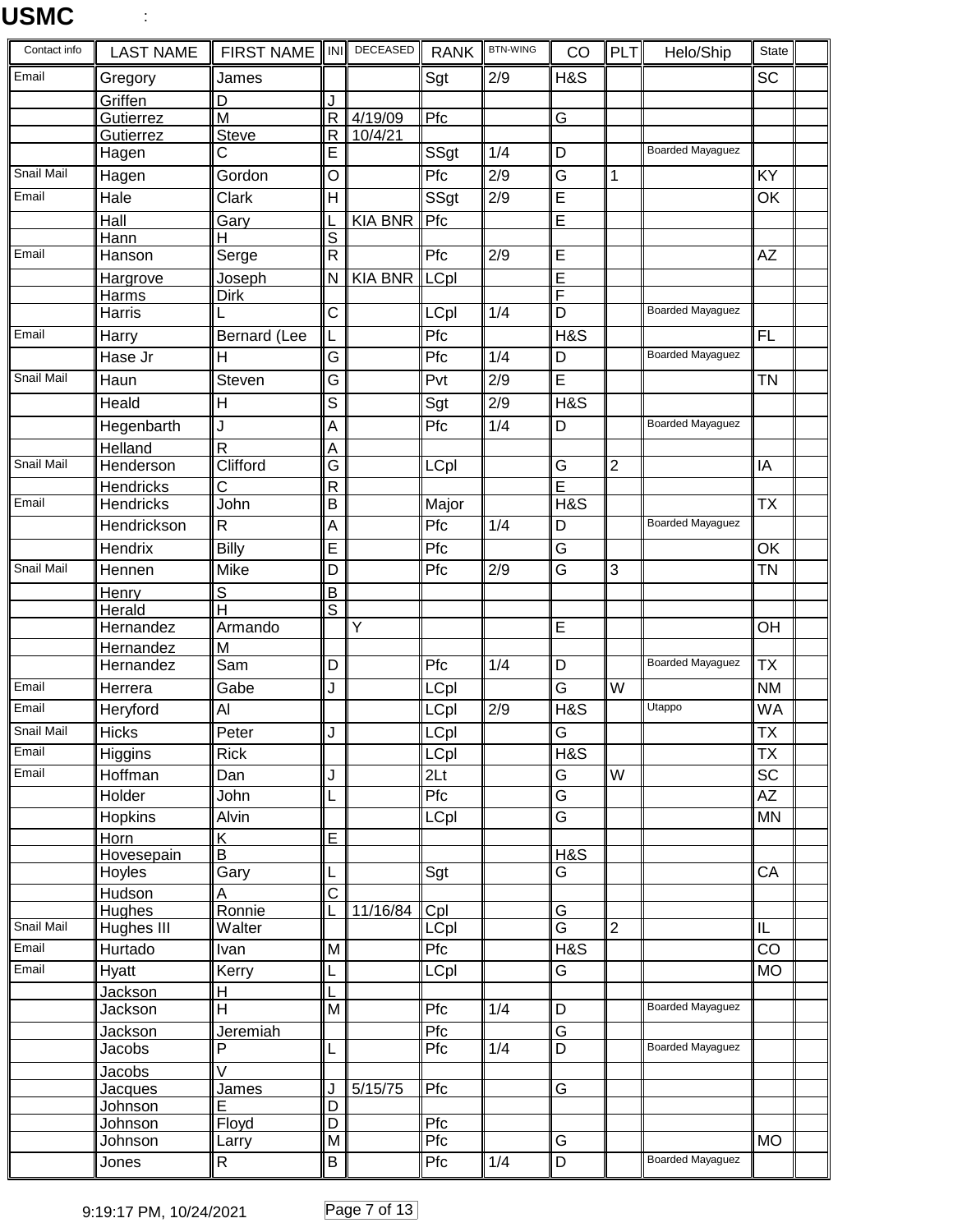| Contact info   | <b>LAST NAME</b>            | <b>FIRST NAME</b> | ll INI ll               | DECEASED       | <b>RANK</b>             | <b>BTN-WING</b>  | CO                      | $\ $ PLT $\ $  | Helo/Ship               | State           |  |
|----------------|-----------------------------|-------------------|-------------------------|----------------|-------------------------|------------------|-------------------------|----------------|-------------------------|-----------------|--|
|                | Jones Jr.                   | James             | H                       |                |                         |                  |                         |                |                         |                 |  |
|                | Jones Jr.                   |                   | V                       |                |                         |                  |                         |                |                         |                 |  |
| Email<br>Email | Keith                       | <b>Dick</b>       | D                       |                | 1 <sub>Lt</sub>         |                  | G                       |                |                         | <b>TN</b>       |  |
|                | Kern                        | Jeffrey           | M                       |                | Pvt                     | $\overline{2/9}$ | $\overline{\mathsf{E}}$ | 3              |                         | <b>AZ</b>       |  |
|                | King<br>Koseink             | Robert            | E<br>P                  |                | 2 <sub>Lt</sub>         |                  | Ē                       | $\overline{2}$ |                         |                 |  |
| Snail Mail     | Kresin                      | Scott             |                         |                | LCpl                    |                  | G                       |                |                         | <b>FL</b>       |  |
|                | Kuehl                       | Leon              | J                       |                | Pfc                     |                  | $\overline{\mathsf{G}}$ | $\overline{2}$ |                         | <b>MN</b>       |  |
| Email          | Labbe                       | Wayne             | N                       |                |                         |                  | H&S                     |                |                         | ME              |  |
| Snail Mail     | Lambert                     | Terry             | G                       |                | Pfc                     | $\overline{2/9}$ | E                       |                |                         | MI              |  |
|                | Laney                       | $\mathsf{R}$      | W                       |                | <b>LCpl</b>             | $\overline{1/4}$ | $\overline{\mathsf{D}}$ |                | <b>Boarded Mayaguez</b> |                 |  |
|                | Lapiad                      |                   | O                       |                | Pfc                     | 1/4              | $\overline{D}$          |                | <b>Boarded Mayaguez</b> |                 |  |
| Email          | Larner                      | Jeffrey           | E                       |                | Pfc                     |                  | $\overline{\mathsf{G}}$ | $\overline{2}$ |                         | IL              |  |
|                | Leonce                      | M                 |                         |                |                         |                  |                         |                |                         |                 |  |
|                | Lewis                       | Kimberly          |                         |                | LCpl                    | $\overline{2/9}$ | E                       | $\overline{2}$ |                         |                 |  |
|                | Liles                       | С                 | J                       |                | <b>LCpl</b>             | $\overline{1/4}$ | $\overline{D}$          |                | <b>Boarded Mayaguez</b> |                 |  |
|                | Limon                       | Manuel            |                         |                | Pfc                     |                  | $\overline{\mathsf{G}}$ |                |                         | <b>FL</b>       |  |
|                | Lisane Jr                   | E                 |                         |                | Pfc                     | 1/4              | $\overline{D}$          |                | <b>Boarded Mayaguez</b> |                 |  |
|                | Lo Russo                    | S                 |                         |                | Cpl                     | 1/4              | $\overline{D}$          |                | <b>Boarded Mayaguez</b> |                 |  |
|                | Lockhart                    | E                 | $\mathsf R$             |                |                         |                  |                         |                |                         |                 |  |
| Email          | Logan                       | Kevin             | A                       |                |                         |                  | $\overline{E}$          | $\overline{3}$ |                         | GA              |  |
|                | Loney                       | Ashton            | N                       | 5/15/75        | LCpl                    |                  | $\overline{\mathsf{G}}$ | 1              |                         |                 |  |
|                | Long                        |                   |                         |                | LCpl                    | 1/4              | D                       |                | <b>Boarded Mayaguez</b> |                 |  |
|                | Long                        | William           | J                       |                | LCpl                    |                  | $\overline{\mathsf{G}}$ |                |                         | CA              |  |
|                | Lopez                       | A                 | L                       |                | Pfc                     | $\overline{2/9}$ | $\overline{\mathsf{G}}$ |                |                         |                 |  |
|                | Lopez                       | M                 | G                       |                |                         |                  | E                       |                |                         |                 |  |
| Snail Mail     | Louallen<br>Lunsford        | Melvin<br>Charles | $\overline{R}$<br>F     |                | Pvt<br>Pfc              |                  | G                       |                |                         | OH              |  |
| Email          | Lutz                        | Gilbert           | C                       |                |                         |                  | $\overline{\mathsf{G}}$ | 1              |                         | <b>NC</b>       |  |
|                | Mackey                      |                   | С                       |                | Cpl                     |                  |                         |                |                         |                 |  |
| Email          | Madland                     | Dave              | M                       |                | $E-1$                   | 2/9              | H                       |                |                         | IN              |  |
| Email          | Mahan                       | AI                | M                       |                | Pfc                     |                  | $\overline{\mathsf{G}}$ | $\mathbf 1$    |                         | IL              |  |
|                | Mahan                       | J                 | $\overline{D}$          |                |                         |                  |                         |                |                         |                 |  |
| Email          | Mainella                    | Joseph            | $\overline{D}$          |                | Pfc                     |                  | $\overline{G}$          |                |                         | $\overline{NY}$ |  |
|                | Major                       | С                 |                         |                | Pfc                     | $\overline{1/4}$ | $\overline{\mathsf{D}}$ |                | <b>Boarded Mayaguez</b> |                 |  |
| Email          | Marino                      | <b>Bryan</b>      | J                       | 8/20/21        | LCpl                    |                  | G                       |                |                         | <b>NY</b>       |  |
|                | <b>Marshall</b>             | Danny             | G                       | <b>KIA BNR</b> | Pfc                     |                  | $\overline{\mathsf{E}}$ |                |                         |                 |  |
|                | Martinez                    | $\overline{C}$    | P                       |                |                         |                  |                         |                |                         |                 |  |
| Snail Mail     | Martinoli Jr.<br>Marvel     | John<br>Richard   | J<br>D                  |                | 1Lt<br><b>LCpl</b>      |                  | <b>H&amp;S</b><br>G     |                |                         | CO              |  |
| Snail Mail     | Mason                       | Walter            | B                       |                | Pfc                     |                  | $\overline{\mathsf{G}}$ | $\mathbf{1}$   |                         | <b>AR</b>       |  |
| Email          | <b>Matthews</b>             | James             | M                       |                | Pfc                     |                  | $\overline{\mathsf{G}}$ |                |                         | PA              |  |
|                | Maxwell                     | James             | $\mathsf{R}$            | 5/15/75        | Pfc                     |                  | G                       |                |                         |                 |  |
| Snail Mail     | Maxwell                     | William           | B                       |                | LCpl                    |                  | $\overline{\mathsf{G}}$ |                |                         | <b>NY</b>       |  |
|                | McAdod                      | L                 | R                       |                | Pfc                     | 1/4              | D                       |                | <b>Boarded Mayaguez</b> |                 |  |
|                | McClinton                   | $\overline{R}$    | $\overline{\mathsf{E}}$ |                |                         |                  |                         |                |                         |                 |  |
| Email          | McDaniel                    | James             |                         |                | 2 <sub>Lt</sub>         |                  | $\overline{\mathsf{G}}$ | $\mathbf{1}$   |                         | $\overline{DC}$ |  |
|                | McElveen Jr                 | Crayton           | E                       |                | Cpl                     |                  | $\overline{\mathsf{G}}$ |                |                         | <b>VA</b>       |  |
| Email          | McGill Jr                   | <b>Billy</b>      | $\overline{\mathsf{G}}$ |                | LCpl                    |                  | $\overline{\mathsf{G}}$ |                |                         | OK              |  |
| Email          | <b>McGinnis</b>             | Gregg             | $\overline{\mathsf{K}}$ |                |                         |                  | H&S                     |                |                         | <b>NY</b>       |  |
|                | McGowin                     | Francis           | A                       |                | GSgt                    |                  | H&S                     |                |                         | <b>AL</b>       |  |
|                | McLaughlin                  | M                 |                         |                |                         |                  |                         |                |                         |                 |  |
| Email          | <b>McManus</b><br>McMenamin | Raymond<br>Joseph | J<br>J                  |                | Capt<br>2 <sub>Lt</sub> |                  | Ē<br>H&S                |                |                         | VA              |  |
|                | McNemar                     | Lester            | A                       | 07/12/02       | GSgt                    |                  | $\overline{\mathsf{G}}$ |                |                         |                 |  |
|                |                             |                   |                         |                |                         |                  |                         |                |                         |                 |  |

9:19:17 PM, 10/24/2021 Page 8 of 13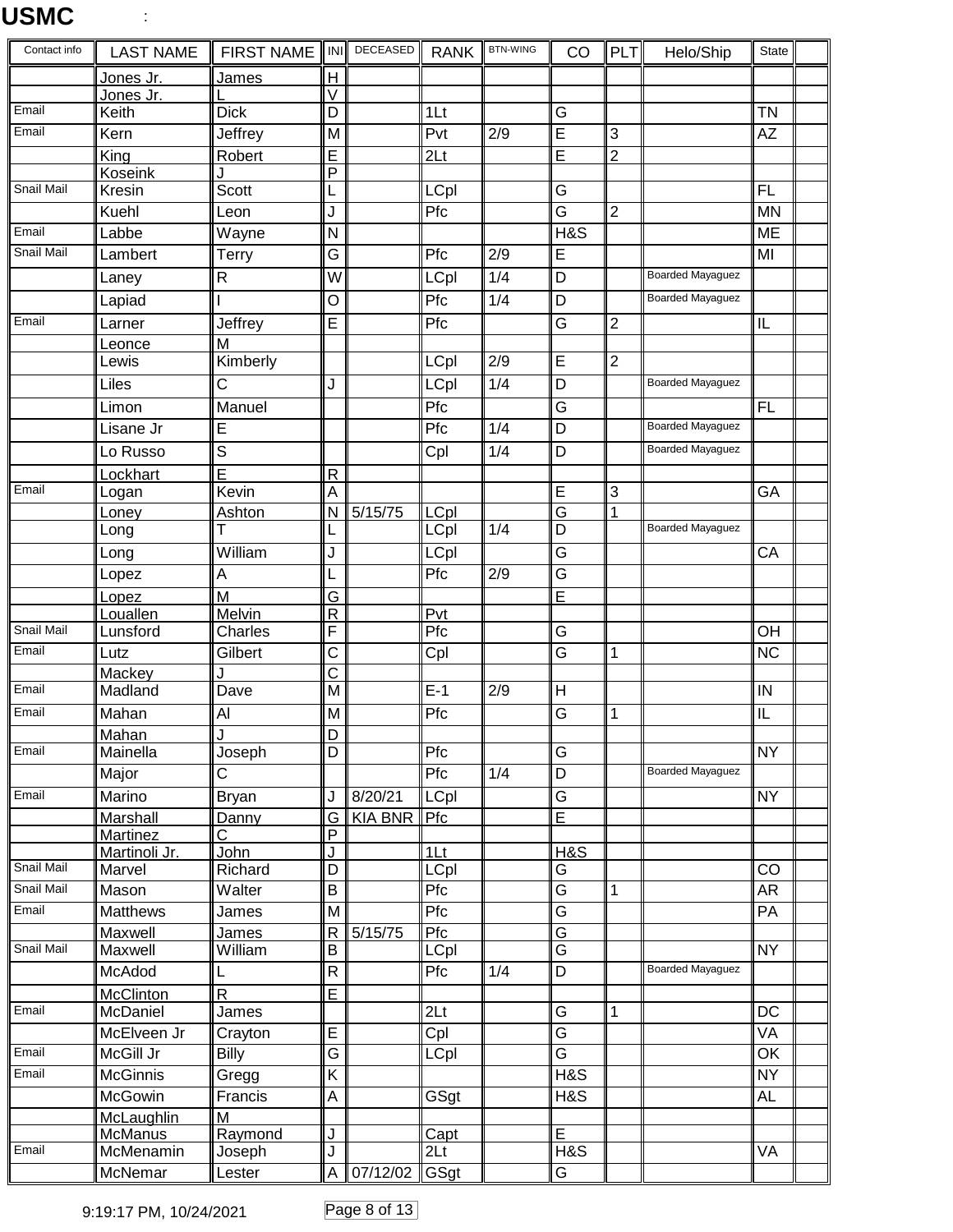| Contact info        | <b>LAST NAME</b>      | FIRST NAME  INI                         |                                  | DECEASED       | <b>RANK</b>         | <b>BTN-WING</b>  | CO                                                 | PLT            | Helo/Ship               | State                    |  |
|---------------------|-----------------------|-----------------------------------------|----------------------------------|----------------|---------------------|------------------|----------------------------------------------------|----------------|-------------------------|--------------------------|--|
|                     | Mears                 | <b>Mark</b>                             | $\overline{A}$                   |                |                     |                  | H&S                                                |                |                         |                          |  |
| Snail Mail          | Medina Jr.            | Jose                                    | A                                |                | LCpl                |                  | G                                                  |                |                         | <b>NY</b>                |  |
|                     | Mehrhof               | P                                       | $\overline{\mathsf{G}}$          |                |                     |                  |                                                    |                |                         |                          |  |
|                     | Melendez<br>Miller    | Richard                                 | B                                |                | LCpl<br>Pfc         |                  | G<br>$\overline{\mathsf{G}}$                       |                |                         | IL<br>$\overline{SC}$    |  |
| Email               |                       | Harold<br>Ed                            | $\overline{\mathsf{M}}$          |                |                     |                  | <b>H&amp;S</b>                                     |                |                         |                          |  |
|                     | Mills Jr.<br>Mitchell |                                         | L                                | 7/2/2009       | <b>LCpl</b>         |                  |                                                    |                |                         | <b>MO</b>                |  |
|                     | Moliba                | Charles<br>D                            | M                                |                | <b>LCpl</b><br>LCpl | 1/4              | D                                                  |                | <b>Boarded Mayaguez</b> |                          |  |
|                     | Montoya               | Richard                                 | V                                |                | <b>LCpl</b>         |                  |                                                    |                |                         |                          |  |
|                     | Morgan                | Steven                                  | Τ                                | 9/4/1999       | <b>LCpl</b>         |                  | G                                                  |                |                         |                          |  |
| Email               | <b>Morris</b>         | Fred                                    | B                                |                | LCpl                |                  | $\overline{\mathsf{G}}$                            | 1              |                         | IA                       |  |
|                     | Mortensen             | S                                       | L                                |                | Pfc                 | 1/4              | D                                                  |                | <b>Boarded Mayaguez</b> |                          |  |
|                     | Mosley                | Malcom                                  | J                                |                | <b>LCpl</b>         |                  | G                                                  |                |                         | <b>TN</b>                |  |
|                     | Munoz                 |                                         | R                                |                |                     |                  | Ē                                                  |                |                         |                          |  |
|                     | <b>Myrick</b>         | Curtis                                  | D                                |                |                     |                  | E                                                  |                |                         | <b>TX</b>                |  |
| Email               | Navarro Jr            | Rodolfo                                 | $\overline{\mathsf{R}}$          |                | <b>LCpl</b>         |                  | G                                                  |                |                         | <b>TX</b>                |  |
|                     | <b>Neal</b>           | C                                       |                                  |                | Pfc                 | 1/4              | $\overline{D}$                                     |                | <b>Boarded Mayaguez</b> |                          |  |
|                     | <b>Nimmons</b>        | M                                       | E                                |                |                     |                  |                                                    |                |                         |                          |  |
| Snail Mail<br>Email | <b>Norris</b>         | Theodore                                | T                                |                | Pfc                 |                  | $\overline{\mathsf{G}}$<br>$\overline{\mathsf{G}}$ |                |                         | $\overline{NY}$          |  |
|                     | Odom                  | Carl                                    | A                                |                | LCpl                |                  |                                                    |                |                         | OK                       |  |
|                     | Oliver Jr.            | $\overline{C}$                          |                                  | 1/1/1980       | Pfc                 | 2/9              | G                                                  |                |                         |                          |  |
|                     | Overton<br>Owens      | Willie<br>William                       | J                                |                | LCpl<br>Sgt         | 1/4              | $\overline{G}$<br>D                                |                | Boarded Mayaguez        |                          |  |
|                     | Parker                | W                                       | $\mathsf{H}$                     |                |                     |                  |                                                    |                |                         |                          |  |
|                     | Pearson               | $\overline{J}$ im                       | Κ                                | 4/5/2006       | Pfc                 | $\overline{2/9}$ | G                                                  | $\overline{3}$ |                         |                          |  |
|                     | Petri                 | G                                       | A                                |                | Pfc                 | 1/4              | D                                                  |                | <b>Boarded Mayaguez</b> |                          |  |
|                     | Phelps                | J                                       | $\overline{\text{c}}$            |                |                     |                  |                                                    |                |                         |                          |  |
|                     | Piechna               | A                                       | F                                |                |                     |                  | $\overline{E}$                                     |                |                         |                          |  |
|                     | Polk                  | J                                       | $\overline{\mathsf{K}}$          |                | LCpl                | 1/4              | D                                                  |                | <b>Boarded Mayaguez</b> |                          |  |
| Email               | Porter                | Raymond                                 | E                                |                | Capt                | 1/4              | $\overline{D}$                                     |                | <b>Boarded Mayaguez</b> | <b>VA</b>                |  |
|                     | Price                 | Kenneth                                 | A                                |                | <b>LCpl</b>         |                  | G                                                  |                |                         | <b>AZ</b>                |  |
|                     | Profit                | $\overline{\mathsf{R}}$                 | G                                |                |                     |                  |                                                    |                |                         |                          |  |
| Email               | Prothro               | Edd                                     |                                  |                | SSgt                |                  | H&S                                                |                |                         | $\overline{OK}$          |  |
| Snail Mail          | Pruitt Jr             | Robert                                  | $\overline{C}$                   |                | SS <sub>gt</sub>    | 2/9              | G                                                  | W              |                         | ∣NC                      |  |
|                     | Ramirez               | D                                       | A                                |                |                     |                  |                                                    |                | Boarded Mayaguez        |                          |  |
|                     | Ramirez               | $\mathsf R$                             |                                  |                | Sgt                 | 1/4              | D                                                  |                |                         |                          |  |
|                     | Ramsey<br>Redmon      | $\overline{\mathsf{R}}$<br>$\mathsf{H}$ | $\overline{A}$<br>$\overline{R}$ |                |                     |                  | HAS                                                |                |                         |                          |  |
|                     | Reglin                | $\mathsf{R}$                            | M                                |                |                     |                  |                                                    |                |                         |                          |  |
| Email               | Rell                  | Thomas                                  | D                                | $\overline{Y}$ | Pfc                 |                  | G                                                  |                |                         | <b>NY</b>                |  |
| Email               | Rios                  | Fernando                                | A                                |                | Pfc                 | 2/9              | E                                                  |                |                         | CA                       |  |
|                     | Rivenburgh            | Richard                                 | W                                | 5/15/75        | Pfc                 |                  | $\overline{G}$                                     |                |                         |                          |  |
| Snail Mail          | Rivera                | <b>Nick</b>                             |                                  |                | Sgt                 | 2/9              | $\overline{G}$                                     | $\overline{2}$ |                         | FL                       |  |
|                     | Roche III             | John                                    | F                                |                |                     |                  | BTN G-3                                            |                |                         |                          |  |
| Email               | Rochester             | <b>Barry</b>                            | $\overline{\mathsf{G}}$          |                |                     |                  | HAS                                                |                | Boarded Mayaguez        | NJ                       |  |
| Email               | Rodriguez             | R                                       |                                  |                | <b>LCpl</b>         | 1/4              | D                                                  |                |                         |                          |  |
|                     | Rodriquez             | Ricardo                                 |                                  |                | Sgt                 | 2/9              | G                                                  |                |                         | KY                       |  |
| Email               | Rogers                | Gale                                    | $\overline{\mathsf{G}}$          |                |                     |                  | $\overline{E}$                                     |                |                         | LA                       |  |
|                     | Rubalcado<br>Rubiaco  | Jesus - Red-<br>D                       | G                                |                | LCpl                | 1/4              | G<br>D                                             |                | <b>Boarded Mayaguez</b> |                          |  |
|                     | Rucker                | B                                       | $\overline{\text{c}}$            |                | Cpl                 | 1/4              | D                                                  |                | <b>Boarded Mayaguez</b> |                          |  |
|                     | Rucker                | $\overline{E}$                          | J                                |                |                     | 1/4              | D                                                  |                | <b>Boarded Mayaguez</b> |                          |  |
|                     | Russ                  |                                         | W                                | 7/19/08        | Cpl                 |                  | $\overline{\mathsf{G}}$                            |                |                         | <b>AZ</b>                |  |
| Email               | Salinas               | John<br>Victor                          | $\overline{\mathsf{G}}$          |                | <b>LCpl</b>         |                  | $\overline{\mathsf{G}}$                            |                |                         | $\overline{\mathsf{TX}}$ |  |
| Email               |                       |                                         |                                  |                | Sgt                 |                  |                                                    |                |                         |                          |  |
|                     | Sanders               | Lee                                     | D                                |                |                     |                  | H&S                                                |                |                         | <b>SC</b>                |  |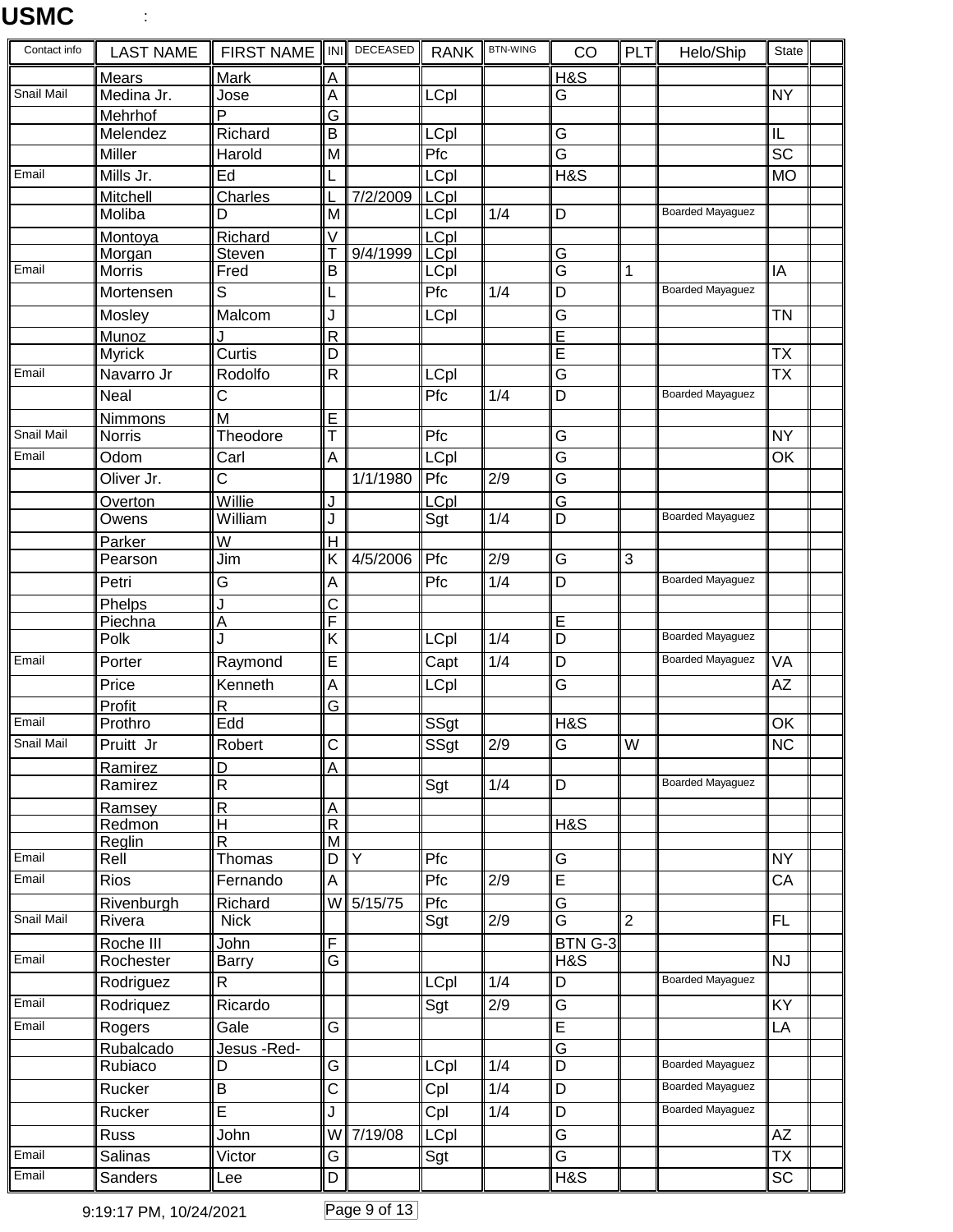| Contact info | <b>LAST NAME</b>  | <b>FIRST NAME</b>      | <b>INI</b>                   | DECEASED | <b>RANK</b>                | <b>BTN-WING</b>  | CO                      | PLT            | Helo/Ship               | <b>State</b>             |  |
|--------------|-------------------|------------------------|------------------------------|----------|----------------------------|------------------|-------------------------|----------------|-------------------------|--------------------------|--|
|              | Sandoval          | Antonio                | $\overline{\mathsf{R}}$      | 5/15/75  | Pfc                        |                  | $\overline{G}$          |                |                         |                          |  |
|              | Sawyer Jr.        | Joe                    | N                            |          |                            |                  | Ē                       |                |                         |                          |  |
| Email        | Schuff            | <b>Brian</b>           | Ο                            | Υ        | Pfc                        |                  | G                       |                |                         | CA                       |  |
| Email        | Scott             | Ronald                 |                              |          | <b>LCpl</b>                | 2/9              | <b>H&amp;S</b>          |                |                         | $\overline{\mathsf{TX}}$ |  |
|              | <b>Scott</b>      | Thomas                 | J                            |          | Pfc                        |                  | $\overline{G}$          |                |                         | <b>NJ</b>                |  |
| Email        | Sheldon           | <b>Bob</b>             | L                            |          | <b>LCpl</b>                | $\overline{2/9}$ | <b>H&amp;S</b>          |                |                         | OH                       |  |
|              | <b>Shelter</b>    | F                      |                              |          |                            |                  | E                       |                |                         |                          |  |
|              | Sheppard          | <b>Billie</b>          | D                            | 1/5/99   | LCpl                       |                  | $\overline{G}$          |                |                         |                          |  |
|              | Shuler            | Α                      |                              |          |                            |                  | E                       |                |                         |                          |  |
| Email        | Simoni            | <b>Steve</b>           | D                            |          | Pfc                        |                  | $\overline{G}$          | 3              |                         | CA                       |  |
| Snail Mail   | Simpson           | Don                    | J                            |          | <b>LCpl</b>                |                  | E                       |                |                         | MI                       |  |
|              | Simpson Jr.       | D                      |                              |          |                            |                  |                         |                |                         |                          |  |
| Email        | <b>Skinner</b>    | Roger                  | L                            |          | <b>LCpl</b>                |                  | G                       | 3              |                         | <b>TX</b>                |  |
| Email        | Smiley Jr         | Lee                    | $\overline{W}$               |          | Cpl                        |                  | G                       |                |                         | <b>MD</b>                |  |
|              | Smith             | $\mathsf{H}$           | J                            |          |                            |                  | $\overline{\mathsf{E}}$ |                |                         |                          |  |
|              | Smith             | Tyrone                 | $\overline{s}$               |          | <b>LCpl</b>                |                  | $\overline{G}$          |                |                         | <b>NY</b>                |  |
|              | Smith             | William                |                              |          | 2 <sub>Lt</sub>            |                  | $\overline{\mathsf{E}}$ | $\overline{2}$ |                         |                          |  |
|              | Sorensen          |                        | B                            |          |                            |                  | $H\&S$                  |                |                         |                          |  |
|              | Sours             | $\overline{s}$         | J                            |          | Pfc                        | 1/4              | D                       |                | <b>Boarded Mayaguez</b> |                          |  |
|              | Spinks            | $\overline{\text{c}}$  | D                            |          | Pfc                        | 2/9              | G                       |                |                         |                          |  |
|              | Springer          | B                      | $\overline{\text{c}}$        |          |                            |                  | H&S                     |                |                         |                          |  |
|              | St. John Jr.      | $\overline{G}$         | $\overline{\mathsf{W}}$      |          |                            |                  | H&S                     |                |                         |                          |  |
|              | Stahl             | Mykle                  | E                            |          | Capt                       |                  | $\overline{E}$          |                |                         |                          |  |
| Email        | Standfast         | Scott                  | $\overline{\mathsf{s}}$      |          | <b>LCpl</b>                | 2/9              | E                       | 3              |                         | <b>NC</b>                |  |
|              | Steward           | $\overline{M}$         |                              |          |                            |                  |                         |                |                         |                          |  |
| Email        | Stockinger        | Jeffry                 | A                            |          | Pfc                        | 2/9              | H                       |                |                         | WI                       |  |
| Snail Mail   | Stringfield       | Willy                  | $\overline{\mathsf{W}}$      |          | <b>LCpl</b>                |                  | G                       |                |                         | <b>AL</b>                |  |
|              | Tanaka            | George                 | H                            |          | Cpl                        | 2/9              | G                       |                |                         |                          |  |
|              |                   |                        |                              |          |                            |                  |                         |                |                         |                          |  |
| Snail Mail   | Tatar             | $\mathsf{R}$<br>Dennis |                              |          | Pfc                        | 2/9              | Ē<br>$\overline{G}$     |                |                         | $\overline{OH}$          |  |
|              | Taylor            |                        | L                            |          |                            |                  |                         |                |                         |                          |  |
| Snail Mail   | Taylor            | Gerald                 | V                            |          | Pvt                        |                  | G                       |                |                         | <b>TN</b>                |  |
|              | Taylor            |                        | Ē                            |          |                            |                  |                         |                |                         |                          |  |
| Email        | Taylor            | James                  |                              |          |                            |                  | H&S                     |                |                         | <b>NY</b>                |  |
|              | Taylor            | K                      | ۰Ō                           |          | Pvt                        |                  | G                       |                |                         |                          |  |
|              | <b>Telford</b>    | T<br>M                 | $\overline{B}$               |          | <b>LCpl</b>                |                  | $\overline{G}$<br>G     |                |                         |                          |  |
|              | Tharp<br>Thomas   | Felipe                 | J                            |          | <b>LCpl</b><br><b>LCpl</b> |                  | $\overline{G}$          |                |                         |                          |  |
|              | Thompson          | F                      | E                            |          | LCpl                       | 1/4              | D                       |                | <b>Boarded Mayaquez</b> |                          |  |
| Email        | Thompson Jr       | Charles                | E                            |          |                            |                  | <b>H&amp;S</b>          |                |                         | IL                       |  |
| Email        | Tonkin            |                        |                              |          | 1 <sup>L</sup>             |                  | <b>H&amp;S</b>          |                |                         | $\overline{H}$           |  |
|              |                   | Terry                  | L                            |          |                            |                  |                         |                | <b>Boarded Mayaguez</b> |                          |  |
|              | Torres            | F                      |                              |          | Pfc                        | 1/4              | D                       |                |                         |                          |  |
|              | Torres Jr         | M                      |                              |          | Pfc                        | 1/4              | D                       |                | <b>Boarded Mayaguez</b> |                          |  |
| Email        | Townley           | Rodney                 | J                            |          | Pfc                        | 2/9              | $\overline{G}$          | 3              |                         | CO                       |  |
| Email        | Trebil            | Timothy                | W                            |          | <b>LCpl</b>                | 2/9              | G                       |                |                         | <b>FL</b>                |  |
| Email        | Trevino           | Emilio                 |                              |          | <b>LCpl</b>                |                  | G                       |                |                         | AZ                       |  |
| Email        | Tuitele           | Fofo                   | Т                            |          | SSgt                       | 2/9              | $\overline{G}$          | $\overline{2}$ |                         | <b>NM</b>                |  |
|              |                   |                        |                              |          | Pfc                        |                  | E                       |                |                         |                          |  |
|              | Turner<br>Turner  | Kelton                 | $\overline{\mathsf{R}}$<br>D | 05/15/75 | Pfc                        | 1/4              | D                       |                | <b>Boarded Mayaguez</b> |                          |  |
| Snail Mail   |                   |                        |                              |          |                            |                  |                         |                |                         |                          |  |
|              | Underwood         | David                  | M                            |          |                            |                  | E                       |                |                         | PA                       |  |
| Snail Mail   | Valentine         | Danny                  | A                            |          | <b>LCpl</b>                |                  | $\overline{G}$          | 3              |                         | KY                       |  |
| Email        | VanderMolen       | Robert                 |                              | Y        | <b>LCpl</b>                |                  | H&S                     |                |                         | MI                       |  |
|              | Vargaslopez       | E                      |                              |          | Pvt                        |                  |                         |                |                         |                          |  |
| Snail Mail   | Vasquez           | Gabriel                | F                            |          | <b>LCpl</b>                |                  | G                       |                |                         | CA                       |  |
|              | Vavra             | Larry                  | A                            |          | <b>LCpl</b>                |                  | $\overline{G}$          |                |                         | CA                       |  |
|              | Vicuna            | Ē                      | $\overline{\mathsf{v}}$      |          |                            |                  | $\overline{\mathsf{E}}$ |                |                         |                          |  |
| Email        | <b>Wagers III</b> | George                 | $\overline{\mathsf{w}}$      |          | Pfc                        | 2/9              | HAS                     |                |                         | AZ                       |  |

9:19:17 PM, 10/24/2021 Page 10 of 13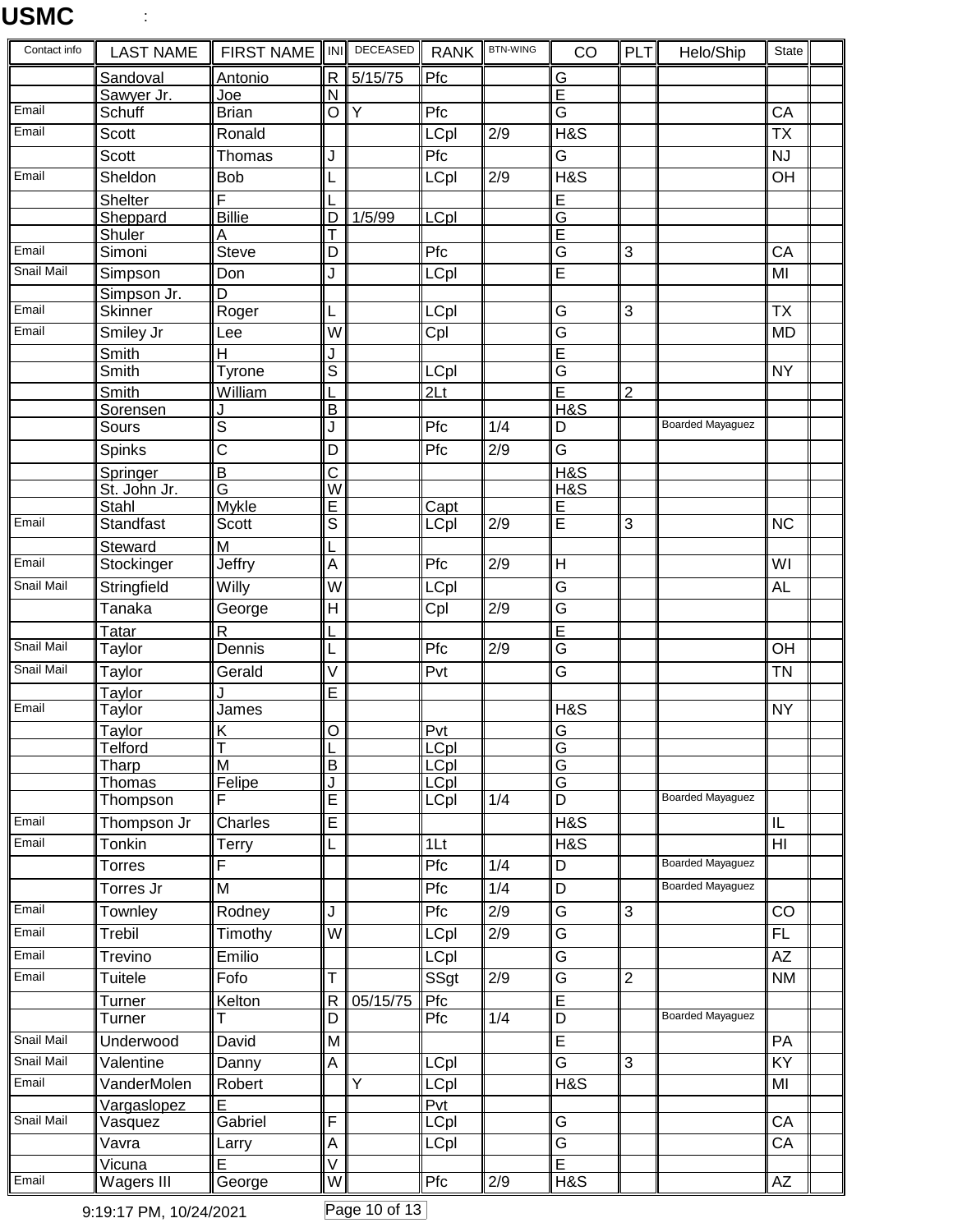| Contact info      | <b>LAST NAME</b> | <b>FIRST NAME</b>       | <b>INI</b>              | DECEASED | <b>RANK</b>     | <b>BTN-WING</b> | CO                      | PLT            | Helo/Ship               | <b>State</b>             |  |
|-------------------|------------------|-------------------------|-------------------------|----------|-----------------|-----------------|-------------------------|----------------|-------------------------|--------------------------|--|
|                   | Wagner           | David                   | M                       |          |                 |                 | E                       |                |                         |                          |  |
|                   | Walden           | E                       | $\overline{M}$          |          |                 |                 | $H\&S$                  |                |                         |                          |  |
|                   | Walton Jr.       | Herbert                 |                         |          | LCpl            |                 |                         |                |                         |                          |  |
| <b>Snail Mail</b> | Warf             | Tom                     | $\overline{B}$          |          | Pvt             |                 | $\overline{\mathsf{G}}$ |                |                         | <b>MD</b>                |  |
|                   | Waters           | Lawrence                |                         |          | Pfc             |                 | G                       |                |                         |                          |  |
| Email             | Welch            | Valis                   |                         |          |                 |                 |                         |                |                         | WI                       |  |
| Email             | Wemitt           | Jerome                  | N                       |          | LCpl            | 2/9             | $\overline{\mathsf{G}}$ |                |                         | $\overline{\mathsf{TX}}$ |  |
|                   | Whipple          | L                       | $\overline{\mathsf{R}}$ |          | <b>LCpl</b>     | 1/4             | $\overline{\mathsf{D}}$ |                | <b>Boarded Mayaguez</b> |                          |  |
|                   | White            | Robert                  | L                       |          | <b>LCpl</b>     |                 | E                       |                |                         |                          |  |
|                   | White            |                         | $\overline{A}$          |          |                 |                 |                         |                |                         |                          |  |
| $E$ mail          | Wiggins          | Hollice                 | E                       |          | LCpl            |                 | H&S                     |                |                         | <b>VA</b>                |  |
| Email             | Williams         | Fondren                 | L                       |          | LCpl            |                 | E                       |                |                         | GA                       |  |
| Email             | Williams         | Harry                   | T                       |          | 2 <sub>Lt</sub> |                 | H&S                     |                |                         | CA                       |  |
|                   | Williams         | R                       | J                       |          | LCpl            | 2/9             | E                       |                |                         |                          |  |
| Snail Mail        | Williams         | <b>Steve</b>            | $\overline{R}$          |          | <b>LCpl</b>     |                 | G                       | 3              |                         | CA                       |  |
|                   | Willis           | Dennis                  | $\overline{R}$          |          | LCpl            |                 | G                       |                |                         |                          |  |
|                   | Wolsieffer       | Е                       | A                       |          |                 |                 |                         |                |                         |                          |  |
|                   | Wood             | D                       | $\overline{\mathsf{H}}$ |          | <b>LCpl</b>     | 1/4             | D                       |                | <b>Boarded Mayaguez</b> |                          |  |
| Email             | Wood             | Walter                  | J                       |          | Capt            | 1/4             | $\overline{D}$          |                | <b>Boarded Mayaguez</b> | PA                       |  |
| Email             | Wright           | Chuck                   | $\overline{D}$          |          | SSgt            | 2/9             | Ē                       | W              |                         | <b>AL</b>                |  |
| Email             | Wyatt            | Alan                    | D                       |          | LCpl            |                 | G                       | 3              |                         | <b>MD</b>                |  |
|                   | Wyatt            | G                       | $\overline{\mathsf{N}}$ |          |                 |                 | H&S                     |                |                         |                          |  |
|                   | Wyatt            | J                       | N                       |          | Sgt             | 2/9             | G                       |                |                         |                          |  |
|                   | Ybarra           | Louis                   |                         | 04/2008  | Cpl             |                 | $\overline{\mathsf{G}}$ | $\overline{3}$ |                         | CA                       |  |
| Email             | Yerg             | Larry                   | D                       |          | LCpl            |                 | G                       |                |                         | <b>NM</b>                |  |
|                   | York             | J                       | $\overline{H}$          |          |                 |                 |                         |                |                         |                          |  |
|                   | Young            | $\overline{\mathsf{R}}$ | $\overline{E}$          |          | Pfc             | 1/4             | D                       |                | <b>Boarded Mayaguez</b> |                          |  |
|                   | Youso            | D                       | $\overline{s}$          |          | Pfc             | 1/4             | $\overline{D}$          |                | <b>Boarded Mayaguez</b> |                          |  |
| Email             | Zales            | Richard                 | H                       |          | 2 <sub>Lt</sub> |                 | G                       | $\overline{2}$ |                         | CA                       |  |

#### **USN** :

| Contact info | <b>LAST NAME</b>    | FIRST NAME   INI |     | DECEASED | <b>RANK</b>     | <b>BTN-WING</b> | CO  | PLT | Helo/Ship               | <b>State</b> |
|--------------|---------------------|------------------|-----|----------|-----------------|-----------------|-----|-----|-------------------------|--------------|
| Email        | <b>Bauriedel MD</b> | Dr. James        | K   |          | 1 <sub>It</sub> | 2/9             |     |     |                         | CA           |
| Snail Mail   | <b>Bradley</b>      | Larry            |     |          |                 |                 |     |     | <b>USS Wilson</b>       | CA           |
|              | <b>Brown</b>        | R                |     |          |                 |                 | H&S |     |                         |              |
| Email        | <b>Burek</b>        | Francis          | P   |          | $E-5$           |                 |     |     | USS Coral Sea           | <b>NY</b>    |
| Email        | Chan                | Michael          |     |          |                 |                 |     |     | <b>USS Holt</b>         | <b>NJ</b>    |
| Email        | Clark               | Charlie          |     |          |                 |                 |     |     | Coral Sea               | <b>NY</b>    |
| Email        | Colwell             | Don              |     |          |                 |                 |     |     | Coral Sea               | CA           |
| Email        | Conner              | Gary             | E   |          | HN <sub>1</sub> | 2/9             | H&S |     |                         | CA           |
|              | Connors             | G                |     |          | HN <sub>1</sub> | 2/9             | H&S |     |                         |              |
| Snail Mail   | Converse            | Rich             |     |          |                 |                 |     |     | Coral Sea               | IL           |
|              | Cry                 |                  | D   |          | HN              | 1/4             | D   |     | Boarded Mayaguez        |              |
|              | Custard             | Curtis           |     |          | HN <sub>2</sub> |                 |     |     |                         | <b>NE</b>    |
| Email        | DeLeuw              | Dan              |     |          | 1Lt             |                 |     |     | Coral Sea               | CA           |
|              | Duke                | Larry            |     |          |                 |                 |     |     |                         |              |
| Email        | Dumais              | Randall          | D   |          | $E-2$           |                 |     |     | <b>USS Gridley</b>      | <b>CT</b>    |
|              | Elam                | Greg             |     |          | EN <sub>2</sub> |                 |     |     | <b>Black Velvet One</b> |              |
| Snail Mail   | Eldredge            | Larry            |     |          |                 |                 |     |     | Coral Sea               | CA           |
| Snail Mail   | <b>Ellis</b>        | Alvin (John)     | Κ   |          | GMM1            |                 |     |     | <b>Black Velvet One</b> | AZ           |
| Email        | Falls               | Ron              | E   |          |                 |                 |     |     | Coral Sea               | CA           |
|              | Foley               | David -Doc-      | ۰J. |          | HN              | 2/9             | G   | 3   |                         |              |

9:19:17 PM, 10/24/2021 Page 11 of 13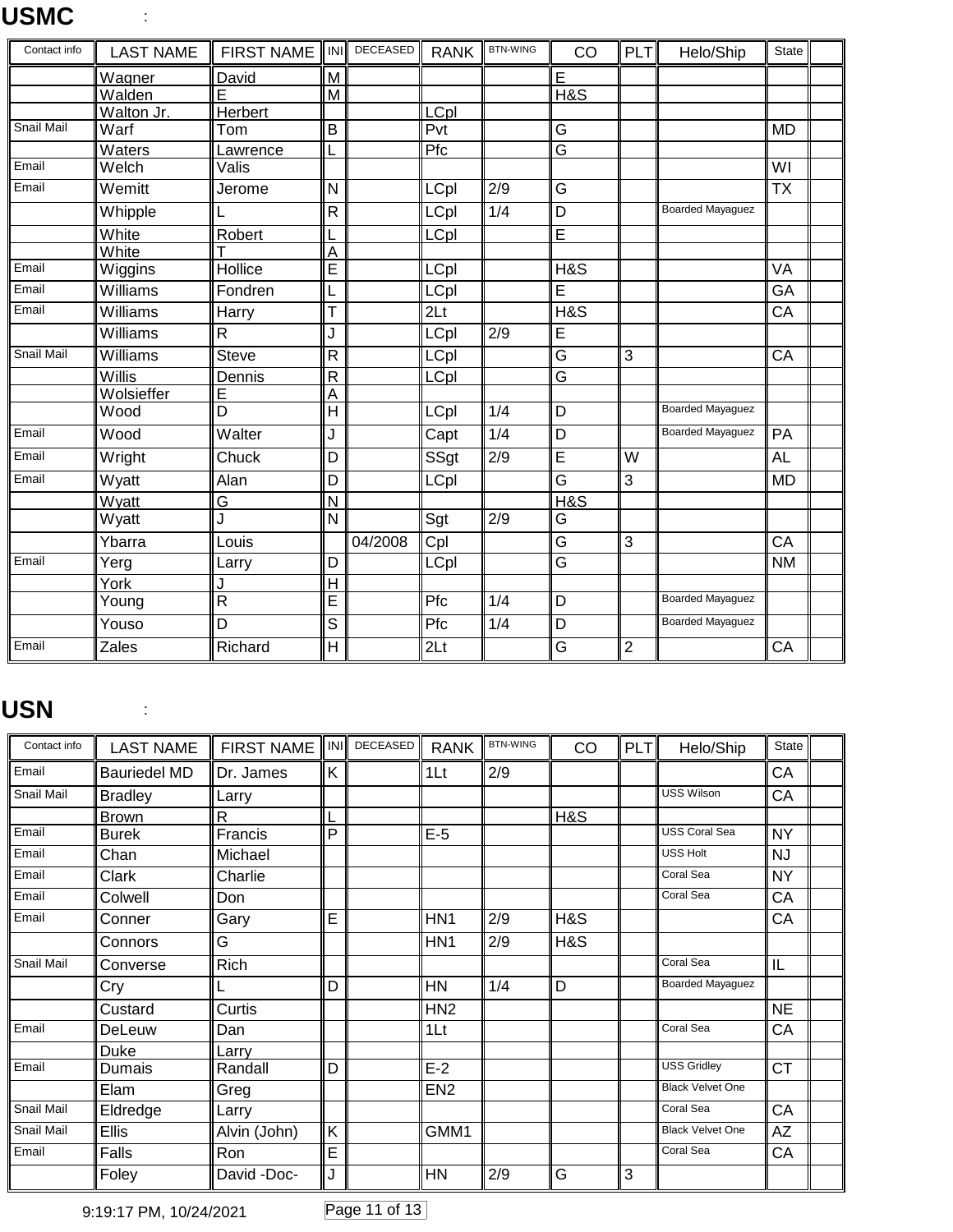### **USN** :

| Contact info | <b>LAST NAME</b> | FIRST NAME IN PECEASED RANK |                         |                |                  | <b>BTN-WING</b> | CO  | PLT | Helo/Ship               | State           |  |
|--------------|------------------|-----------------------------|-------------------------|----------------|------------------|-----------------|-----|-----|-------------------------|-----------------|--|
| Email        | Forsgren         | Neil                        | C                       |                | $E-5$            |                 |     |     | <b>USS Holt</b>         | <b>OR</b>       |  |
| Email        | Francis          | Kenneth                     |                         |                |                  |                 |     |     | <b>USS Holt</b>         | <b>TX</b>       |  |
| Email        | Frisk            | Edward                      | M                       |                | $E-3$            |                 |     |     | <b>USS Coral Sea</b>    | CA              |  |
|              | Gause            | <b>Bernard</b>              |                         | 5/15/75        | HN2              |                 |     |     |                         |                 |  |
| Email        | Grantz           | Tim                         | L                       |                | $E-5$            |                 |     |     | <b>USS Wilson</b>       | <b>MO</b>       |  |
|              | Gygaz Jr.        | $\mathsf{R}$                |                         |                |                  |                 | H&S |     |                         |                 |  |
|              | Hall             | Larry                       |                         |                | Ltjg             |                 |     |     | <b>Black Velvet One</b> |                 |  |
| Email        | Hamrin           | John                        | J                       |                | GMT3             |                 |     |     | <b>USS Holt</b>         | MI              |  |
|              | <b>Hauck</b>     | M                           | A                       |                | HN <sub>3</sub>  | 2/9             | G   |     |                         |                 |  |
| Email        | Hines            | R-Bobby                     | $\overline{D}$          |                |                  |                 |     |     | Coral Sea               | LA              |  |
| Email        | Hoey             | James                       | D                       |                | $E-3$            |                 |     |     | <b>USS Wilson</b>       | $\overline{CA}$ |  |
|              | Hoffman          | Jessie                      |                         |                | BM <sub>1</sub>  |                 |     |     | <b>Black Velvet One</b> |                 |  |
| Snail Mail   | Jones            | Danny                       |                         |                |                  |                 |     |     | Coral Sea               | MI              |  |
|              | Karr             | Ron                         | G                       |                | <b>HN</b>        | 2/9             | G   |     |                         |                 |  |
| Email        | Kearney          | Richard                     |                         |                |                  |                 |     |     | Coral Sea               | MA              |  |
| Email        | Keele            | Jerome                      |                         |                |                  |                 |     |     | <b>USS Holt</b>         | <b>TX</b>       |  |
| Email        | Kerswell Jr.     | Albert                      |                         |                | GMT3             |                 |     |     | Coral Sea               | <b>MA</b>       |  |
|              | Krueger          | Glenn                       |                         |                |                  |                 |     |     | <b>USS Wilson</b>       | WI              |  |
| Email        | Lightner         | <b>Stanley</b>              |                         |                | $E-3$            |                 |     |     | Coral Sea               | KY              |  |
|              | Manning          | Ronald                      | J                       | 05/15/75       | HN               |                 | H&S |     |                         |                 |  |
| Email        | Medvec           | Mike                        |                         |                |                  |                 |     |     | Coral Sea               | OH              |  |
|              | Michalski        | Ben                         |                         | $\overline{Y}$ | OS <sub>2</sub>  |                 |     |     | <b>USS Gridley</b>      | <b>MD</b>       |  |
|              | Miline           | D                           | $\overline{A}$          |                |                  |                 |     |     | <b>USS Wilson</b>       |                 |  |
| Email        | Miller           | Dennis                      | Ē                       |                | $E-5$            |                 |     |     | <b>USS Holt</b>         | IL              |  |
| Email        | Molohon          | Calvin                      |                         |                |                  |                 |     |     | <b>Black Velvet One</b> | KY              |  |
| Email        | Moore            | Mike                        |                         |                | GMM <sub>2</sub> |                 |     |     | USS Holt                |                 |  |
|              | Moseley          | Mark                        | E                       |                | OS <sub>3</sub>  |                 |     |     | <b>Black Velvet One</b> | <b>OR</b>       |  |
| Email        | <b>Noble</b>     | Tom                         |                         |                | $\overline{OS1}$ |                 |     |     | <b>Black Velvet One</b> | IN              |  |
|              | Oswalt           | Eddie                       | J                       | 01/23/12       | RM <sub>2</sub>  |                 |     |     | Coral Sea               |                 |  |
| Snail Mail   | Perry            | Mike                        |                         |                |                  |                 |     |     | Coral Sea               | <b>MO</b>       |  |
| Email        | Pfeffer          | <b>Mike</b>                 |                         |                |                  |                 |     |     |                         | IL              |  |
| Email        | Polly            | William                     |                         |                |                  |                 |     |     | <b>USS Holt</b>         | <b>NY</b>       |  |
|              | Poore            | Stephen                     | F                       | 2019           | HN3              |                 | E   |     |                         | FL              |  |
| Email        | Quinlin          | Ron                         |                         |                |                  |                 |     |     | <b>USS Holt</b>         | <b>OR</b>       |  |
|              | Rausch Jr        | Henry                       | J                       | sep 2017       | <b>CMMA</b>      |                 |     |     | <b>USS Coral Sea</b>    | <b>WA</b>       |  |
| Email        | Rieter           | Tom                         | $\overline{R}$          |                | $E-5$            |                 |     |     | <b>USS Wilson</b>       | OH              |  |
| Email        | Salrin           | Shawn                       | $\overline{K}$          |                |                  |                 |     |     | <b>USS Wilson</b>       | <b>NE</b>       |  |
| Email        | Spahn            | <b>Daniel</b>               |                         |                | AT <sub>2</sub>  |                 |     |     | Coral Sea               | $\overline{IA}$ |  |
| Email        | Steiert          | John                        |                         |                | HN2              |                 |     |     | Coral Sea               | <b>MO</b>       |  |
|              | Tayer            | Κ                           | W                       |                | HN <sub>3</sub>  | 1/4             | D   |     | <b>Boarded Mayaguez</b> |                 |  |
| Email        | Trayler          | Michial                     |                         |                |                  |                 |     |     | <b>USS Holt</b>         | CA              |  |
| Email        | Wayland          | Bob                         |                         |                |                  |                 |     |     | <b>USS Coral Sea</b>    | MD              |  |
| Email        | Wiesel           | Daniel                      | $\overline{\mathsf{G}}$ |                | Sgt              |                 |     |     | <b>USS Wilson</b>       | OK              |  |
| Email        | Wiger            | Clark                       |                         |                | HN <sub>3</sub>  |                 |     |     | <b>Black Velvet One</b> | MN              |  |
|              | <b>Wilcox MD</b> | Dr John                     | $\overline{\mathsf{R}}$ |                | 1 <sub>Lt</sub>  |                 | H&S |     |                         |                 |  |
|              | Williams         | Mike                        |                         | Yes            | OS <sub>3</sub>  |                 |     |     | <b>Black Velvet One</b> |                 |  |
| Email        | Wissing          | Harold                      |                         |                |                  |                 |     |     | Coral Sea               | IA              |  |

#### **VFW** :

| Contact info | NAME<br>.AS | <b>NAME</b><br>⊡K | ll INI ll | DECEASED | <b>RANK</b> | <b>BTN-WING</b> | ~~<br>◡ | וח<br>- | Helo/Ship | State |  |
|--------------|-------------|-------------------|-----------|----------|-------------|-----------------|---------|---------|-----------|-------|--|
| Email        | l Marchant  | Monte             |           |          |             |                 |         |         |           | ΙA    |  |

9:19:17 PM, 10/24/2021 Page 12 of 13